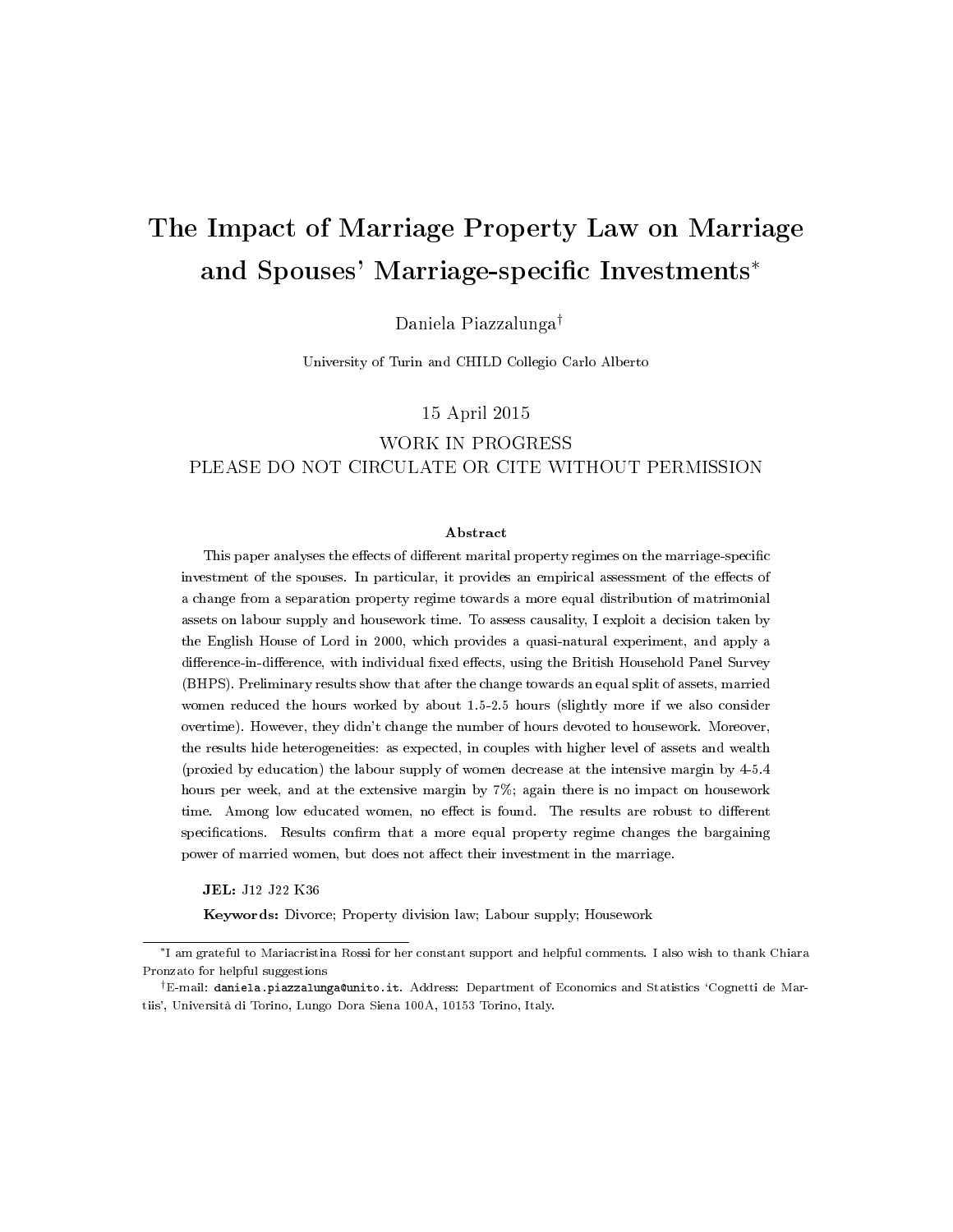### 1 Introduction and literature review

In most European countries, a divorce leads to an equal split of assets, which means that the wealth acquired during the marriage is subject to a 50/50 division between the husband and the wife if the marriage is dissolved, regardless to whom acquired it. The community property is usually considered as an implicit way to recognize the role of women in the formation of the household's wealth, through the domestic and care work [\(Deere and Doss,](#page-12-0) [2006\)](#page-12-0), which often come at the disadvantage of their labour supply. However, it is also important to analyse the incentives that the different marital property regimes provide during the marriage, to investigate if and how they affect the traditional division of labour. In this paper I investigate if the division of assets at divorce affects female and male labour supply and housework time, after having investigated the implication for such policy on marriage and divorce rates.

There exists a wide and growing literature dedicated to the impacts of divorce laws, on several outcomes. A first strand focuses on verifying if the Coase theorem can be applied to marital bargaining, as suggested by [Becker](#page-12-1) [\(1981\)](#page-12-1). It analyses if the introduction of unilateral divorce has increased divorce rates [\(Peters,](#page-13-0) [1986;](#page-13-0) [Friedberg,](#page-12-2) [1998;](#page-12-2) [Wolfers,](#page-13-1) [2006;](#page-13-1) [González and Viitanen,](#page-12-3) [2009\)](#page-12-3). The two most recent papers show, indeed, that reforms leading to `easier divorce' increased the divorce rate, proving that the Coase theorem does not apply to marital bargaining.

The second important strand of the literature, related to the first one as well, is the most connected to my research. It is based on the seminal works of Chiappori and his co-authors [\(Chi](#page-12-4)[appori,](#page-12-4) [1988,](#page-12-4) [1992;](#page-12-5) [Chiappori et al.,](#page-12-6) [2002\)](#page-12-6), who analyse the household-decision making process and the implications of divorce legislation for spouses' bargaining power. The empirical literature focused on the impact of an easier divorce on women's labour supply [\(Stevenson,](#page-13-2) [2008;](#page-13-2) [Bargain](#page-12-7) [et al.,](#page-12-7) [2012;](#page-12-7) [Voena,](#page-13-3) [forthcoming\)](#page-13-3), marriage-specific capital - education, home ownership and children - [\(Grossbard-Shechtman et al.,](#page-12-8) [2002;](#page-12-8) [Stevenson,](#page-13-4) [2007\)](#page-13-4), and domestic violence [\(Stevenson and](#page-13-5) [Wolfers,](#page-13-5) [2006;](#page-13-5) [Brassiolo,](#page-12-9)  $2011$  $2011$  $2011$ <sup>1</sup>.

Some of those papers have considered if the introduction of unilateral divorce had a different impact depending on the underline marital property regime, but they fail to find a coherent results among them. Recently more attention has been given to the solely impact of different marital property regimes: [Kapan](#page-13-6) [\(2008\)](#page-13-6) for UK, [Brassiolo](#page-12-10) [\(2013\)](#page-12-10) for Spain, and [Bayot and Voena](#page-12-11) [\(2014\)](#page-12-11) for Italy find that community property reduce the labour participation of women. However, while [Fisher](#page-12-12) [\(2012\)](#page-12-12) also provides a theoretical model that predicts that a change to a more equal regime would increase efficient investments within the marriage, no empirical research has been conducted yet on outcomes different from the labour supply.

This paper aims to fill this gap. In particular, it evaluates if a change from a title-based property regime to a more equitable one increases women housework time, in a framework of efficient

<sup>&</sup>lt;sup>1</sup>See [González](#page-12-13) [\(2014\)](#page-12-13) for a nice summary of the impacts of divorce laws.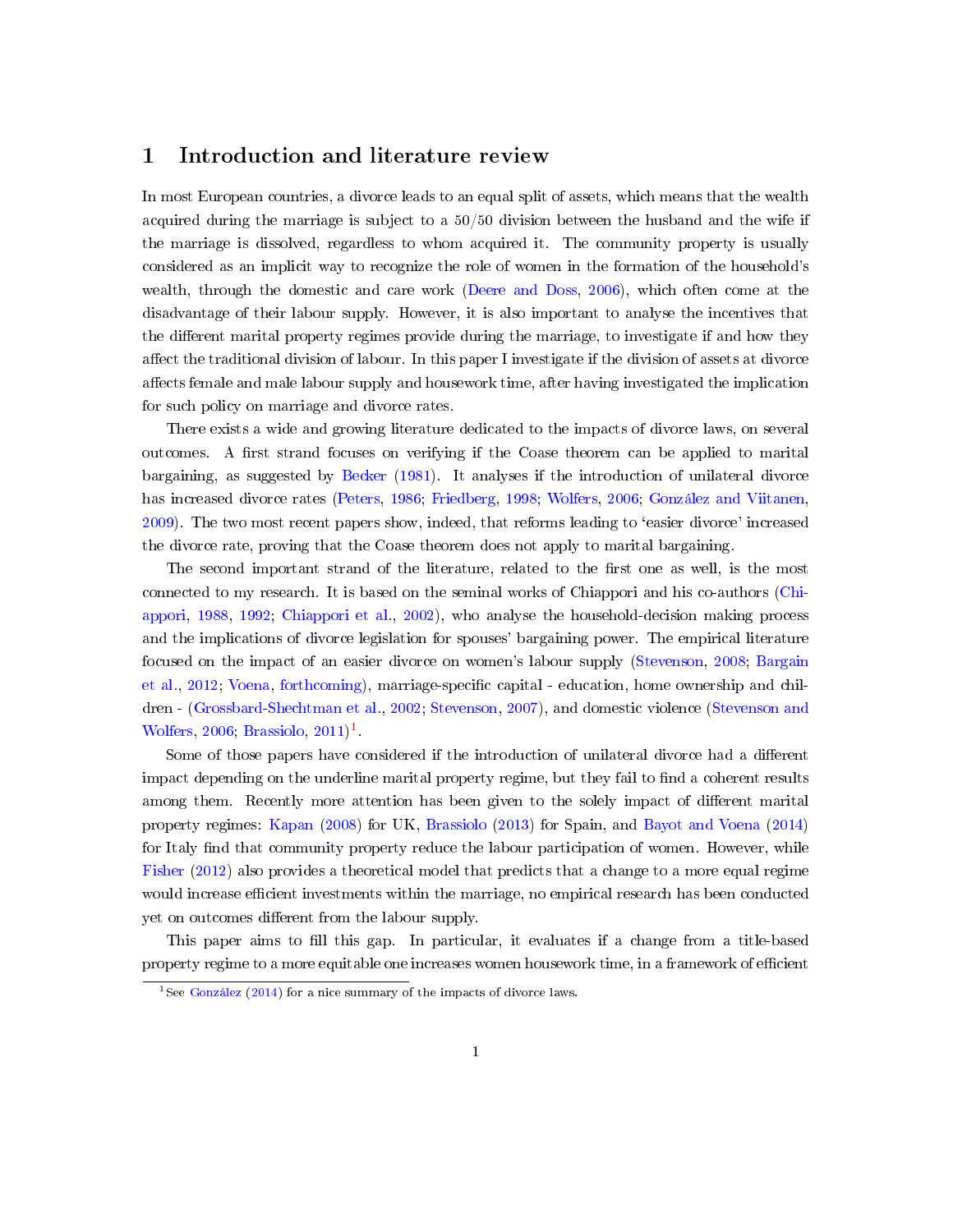specialization within the household, with the husband being allowed to increase his labour supply or his human capital. Voena and her co-author provide some descriptive evidence on housework time: [Bayot and Voena](#page-12-11) [\(2014\)](#page-12-11) show that in Italy the separation of property is correlated with a lower probability for the wife to be a housewife and fewer hours of housework, and [Voena](#page-13-3) [\(forthcoming\)](#page-13-3) documents that in the US the introduction of unilateral divorce in states with community property doesn't lead to a signicant increase in housework time, while there is an increase in the time that women dedicate to leisure. To the best of my knowledge, a robust causal effect of a similar law is estimated only by [Wong](#page-13-7) [\(2013\)](#page-13-7). She investigates the impact of homemaking provisions in the US, namely the laws which recognition of the homemaking contribution in property division at divorce. She find that the homemaking provision reduces the labour supply of the wife and increases the time they devote to houseworks. With respect to [Wong](#page-13-7) [\(2013\)](#page-13-7), we do not have to worry about the contemporaneous changes from mutual consent to unilateral divorce. In addition, I estimate the impact of the a change towards a more equal distribution on the probability of marriage and divorce, on fertility and on savings.

## 2 Institutional background

To analyse the impact of the change from a title-based to a more equitable regime, I exploit a decision taken by the English House of Lord in October 2000 (White v. White, [2001] 1 A.C. 596), which provides a quasi-natural experiment.

Family law usually encompasses family relationship (such as marriage, divorce, and civil partnership nowadays), domestic violence, children and parental responsibility. It defines the ground for divorce, the allocation of property and alimonies, and children custody law.

Historically, divorce was possible only under very restrictive conditions (fault ground), such as adultery usually enough for men), domestic violence or desertion, the latter in the past required as aggravating factor for the wife to file for divorce<sup>[2](#page-0-0)</sup> [\(Burton,](#page-12-14) [2003\)](#page-12-14). Over time, and in particular since the 1970s, countries have started reforming divorce law, widening the basis for divorce to the mutual consent of both spouses, or even to unilateral divorce, which means that one spouse has the right to divorce even without the consent of the other and without proving any fault<sup>[3](#page-0-0)</sup>. [González](#page-12-3) [and Viitanen](#page-12-3) [\(2009\)](#page-12-3) provide a summary of the reforms undertaken in Europe after 1950.

The other aspect regulated by divorce law, relevant for our analysis, is the division of property upon relationship breakdown. The main systems are the following:

 Separation property (or `title-based') regimes, which allocate the assets to the spouse who holds it;

 $2$ Both sexes were placed on the same level in 1923.

<sup>&</sup>lt;sup>3</sup>In the US, scholars refers to these changes as the 'no-fault revolution' [\(Wolfers,](#page-13-1) [2006\)](#page-13-1) and 'unilateral divorce revolution' [\(Voena,](#page-13-3) [forthcoming\)](#page-13-3).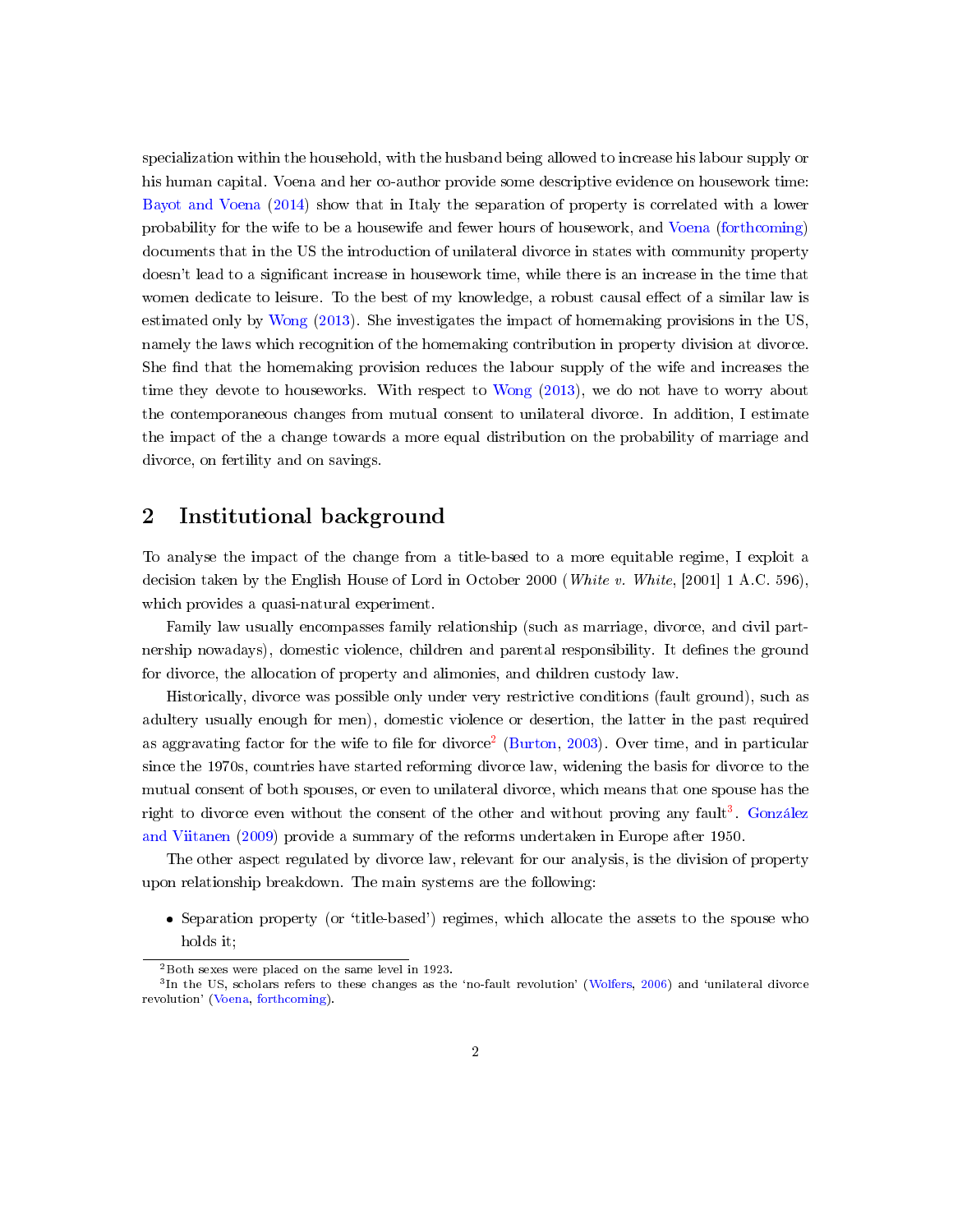- Community property regimes, which split into half the total wealth own by the couple. It can include also assets acquired before the marriage (universal community), or only assets acquired during the marriage, excluding those that each spouse bring into the marriage, as well as inheritance and gifts (community of acquests). The latter is the most common among countries which have a community property regime;
- Equitable distribution regimes, which accords to the judge discretion in dividing couple's wealth.

In England and Wales, the leading reform towards modern divorce law has been the Divorce Reform Act of 1969: since then, the sole ground for divorce is 'irretrievable breakdown', proved by one of the following facts [\(UK Government,](#page-13-8) [2015\)](#page-13-8) :

- Adultery;
- $\bullet$  (Unreasonable) behaviour<sup>[4](#page-0-0)</sup>;
- Desertion;
- Separation for more than 2 years (with mutual consent);
- Separation for more than 5 years (unilateral).

The Divorce Reform Act 1969 has been combined with provisions regarding property division into the Matrimonial Causes Act 1973, which is still in place today as a source of divorce law, as amended in 1984 [\(Boele-Woelki et al.,](#page-12-15) [2003\)](#page-12-15).

According to [Boele-Woelki et al.](#page-12-15) [\(2003\)](#page-12-15), 45% of the divorce granted in 2000 were on the basis of behaviour, 23.6% for adultery and 23.4% on the basis of separation for more than 2 years. However, there are gender differences: first of all, wives' two times more likely to ask a divorce than men. Moreover, the most common fact for men is two-years separation  $(31\%)$ , while for women is behaviour  $(52\%)$  $(52\%)$  $(52\%)$ <sup>5</sup>

The division of marital property follows the equitable distribution regime<sup>[6](#page-0-0)</sup>: the court has discretion in allocating family assets between the two spouses. When wealth exceeds the nancial needs of the family, the rule of thumb was to consider 'reasonable requirements' to split assets, taking into account the needs of the wife (together with the children) and the standard of living she is accustomed to (hereafter 'needs' approach). The share was larger only if the wife had been involved into generating marital assets, e.g as a business partner [\(Smith,](#page-13-9) [2003\)](#page-13-9). Usually, the wife

 ${}^{4}$ Fact (2) to prove the irretrievable breakdown is often abbreviated as 'unreasonable behaviour' (e.g. [UK Govern](#page-13-8)[ment,](#page-13-8) [2015\)](#page-13-8), but [Boele-Woelki et al.](#page-12-15) [\(2003\)](#page-12-15) affirm that it is a misleading definition, and only 'behaviour' should be used instead

<sup>&</sup>lt;sup>5</sup>These data are not provided for Scotland.

<sup>6</sup> In Ferguson v. Ferguson, 1994, the court described equitable distribution of marital property at divorce as more fair than the separate property system.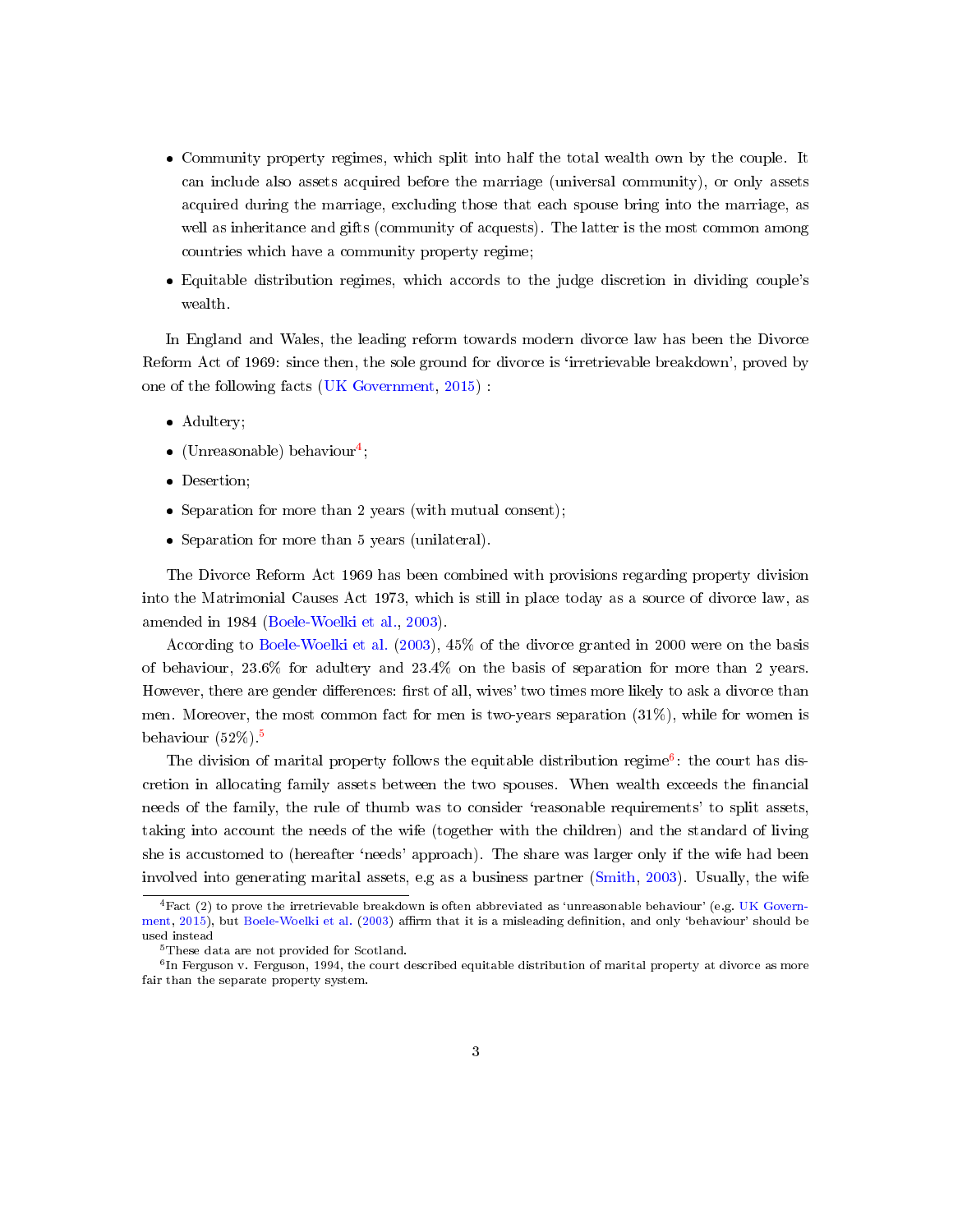was entitled to much less than 50% of total wealth. This approach has been largely modified by the *White*  $v$  *White* case<sup>[7](#page-0-0)</sup>.

Mr. and Mrs. White had been married for a long period. When they divorced in 1994, their total assets accounted for more than  $\pounds 4$  million, which make their case one of the so-called 'big money' ones. Initially, Mrs White was awarded ¿980,000, but she appealed. The Court of Appeal then awarded her with about £1.5 million, introducing the 'yardstick of equality' rather than the 'needs' approach. Then, the decision of the Court has been confirmed in October 2000 by the House of Lords, with a ruling which has been defined a 'landmark' [\(Smith,](#page-13-10) [2007\)](#page-13-10) and a 'milestone(s) [on the] road to equality' [\(Dyer,](#page-12-16) [2002\)](#page-12-16). Mrs. was awarded less than 50% of total wealth because Mr. White's family had contributed in the early years. This decision has been reinforced in the Lambert  $v$  Lambert case, the first one in which the wife was awarded half of the family wealth, when it also was stressed that a wife should not be discriminated against on the basis of her gender of role, and that she may have forgone other opportunities (see, for instance, [Dyer,](#page-12-16) [2002\)](#page-12-16):

`Lord Justice Thorpe said recent divorce case rulings had shown that it was unacceptable to place a greater value on the contribution of the breadwinner than that of the homemaker as a justification for dividing the product of the breadwinner's efforts unequally.  $[\ldots]$  There was also force in the argument that a woman frequently sacrifices her potential to generate assets by taking on the domestic commitment to her husband and children, he said.'

There has been discussion among lawyers if the White v. White case was to be applied only to `big money' case, as it was the one in court, or to everyone [\(Tee,](#page-13-11) [2001\)](#page-13-11). However, according to [Smith](#page-13-9) [\(2003\)](#page-13-9), the impact has been more widespread. It is also worth citing the following article from The Guardian [\(Pointer,](#page-13-12) [2004\)](#page-13-12):

In White, the law lords said they were dealing with a "big money" case and the principles they were laying down were to be applied to similar cases. But the impact of that decision has been much more profound. It is rare these days for a wife to go away with less than 50% of the capita, whatever the level of the family's assets.'

The two journal articles just cited (as well as others not listed here) provide also some evidence on the fact that there is large media coverage about divorce cases, thus people are informed about them.

With respect to other countries, where individuals can choose between the default property regime and an alternative one, as in Italy [\(Bayot and Voena,](#page-12-11) [2014\)](#page-12-11) and in France [\(Frémeaux and](#page-12-17) [Leturcq,](#page-12-17) [2014\)](#page-12-17), in the United Kingdom pre-marital contracts are infrequent, mainly because they

 $7$ The English legal system is a common law system, where decisions of courts and tribunals make law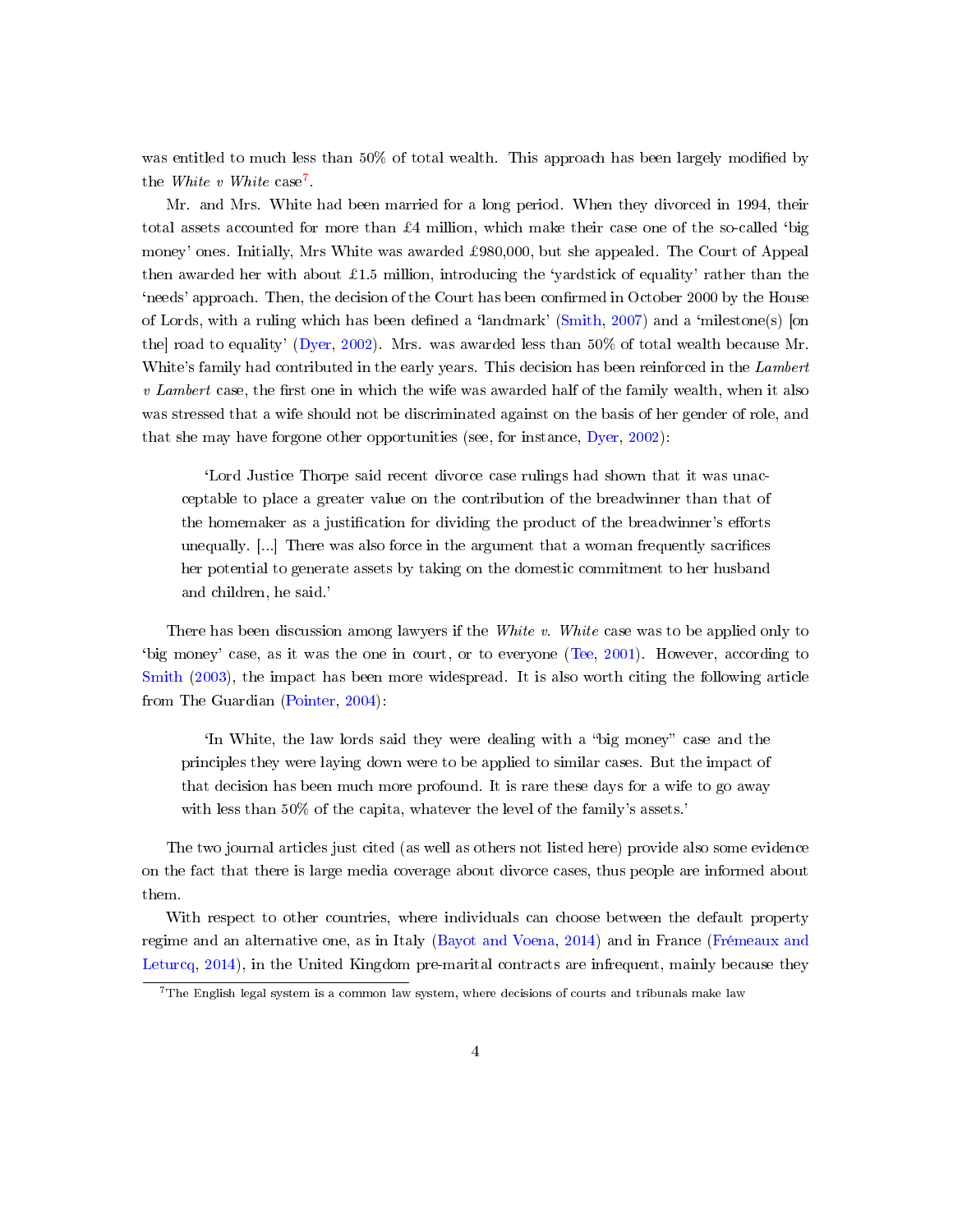are not legally binding [\(Smith,](#page-13-9) [2003\)](#page-13-9). Hence, there is no issue of individuals sorting themselves into different regimes according to some unobservable characteristics.<sup>[8](#page-0-0)</sup>

Scotland and Northern Ireland constitute separate jurisdiction, with their own family law and courts. The source of divorce law in Scotland is the Divorce (Scotland) Act 1976, which allowed divorce on the same basis of England and Wales (irretrievable breakdown, proved by one of the five circumstances mentioned above). The matrimonial property regime is ruled by the Family Law (Scotland) Act 1985, and set that assets acquired in prospect of the marriage or during the marriage are owned in equal shares (community property regime).

Divorce law has been largely amended by the Family (Scotland) Act of 2006. In particular, from 2006 the separation period required to divorce is reduced from 2 years to 1 year (under mutual consent) and from 5 years to 2 years (unilateral). Since these changes could affect the behaviour of Scottish married people, that we use as a control group, we consider data only until 2005 included.

### 3 Theoretical framework

Economists have long discussed the factors affecting the behaviour of married people. The idea that the household members maximize a unique utility function (`unitary' model; [Becker,](#page-12-1) [1981\)](#page-12-1) has been abandoned, in favour of more flexible models, broadly under the cap of 'bargaining models' or 'non-unitary' models. The first models, based on cooperative game theory ('cooperative' models), have been extended to 'collective' models [\(Chiappori,](#page-12-4) [1988\)](#page-12-4), which relies on the unique assumption that the outcomes are Pareto efficient, and to 'non-cooperative' models [\(Lundberg and Pollak,](#page-13-13) [1994\)](#page-13-13).

`Non-unitary' models assume that the husband and the wife have two distinct utility function, and that they bargain over the marriage-specific investments and over the distribution of marital surplus, namely the difference between the utility in the marriage and the utility at divorce. The bargaining power of each spouse is determined by her/his `threat point', i.e. the outside option. The difference between cooperative and non-cooperative models is the definition of the threat point, either the well-being at divorce or in a non-cooperative equilibrium within marriage. Crucial are

<sup>8</sup>On the other hand, ex-post agreements are binding and even encouraged: once the couple have reached an agreement, spouses just need to get the court to make it legally binding ('consent order'). This is cheaper and faster than asking the court to make a 'financial order', when individuals do not agree. Moreover, scholars expected pressure to make the pre-nuptial contract enforceable after the White v. White case [\(Smith,](#page-13-9) [2003\)](#page-13-9). Indeed, they gained some popularity after the case law Radmacher v Granatino in 2010, when the UK Supreme Court ruled that prenups ought to be given decisive weight. The Law Commission commenced a project in 2009 to examine the status and enforceability of marital property agreements, and published a report in February 2014 suggesting the introduction of `qualifying nuptial agreements', that should be legally binding, but only once the needs of the couple and of any children are taken into account. Still, at the moment there is no reform, and in particular the period covered by our data is largely before that.

<sup>9</sup>Family Law (Scotland) Act 2006. It also partially introduced a common property system also for cohabiting couples.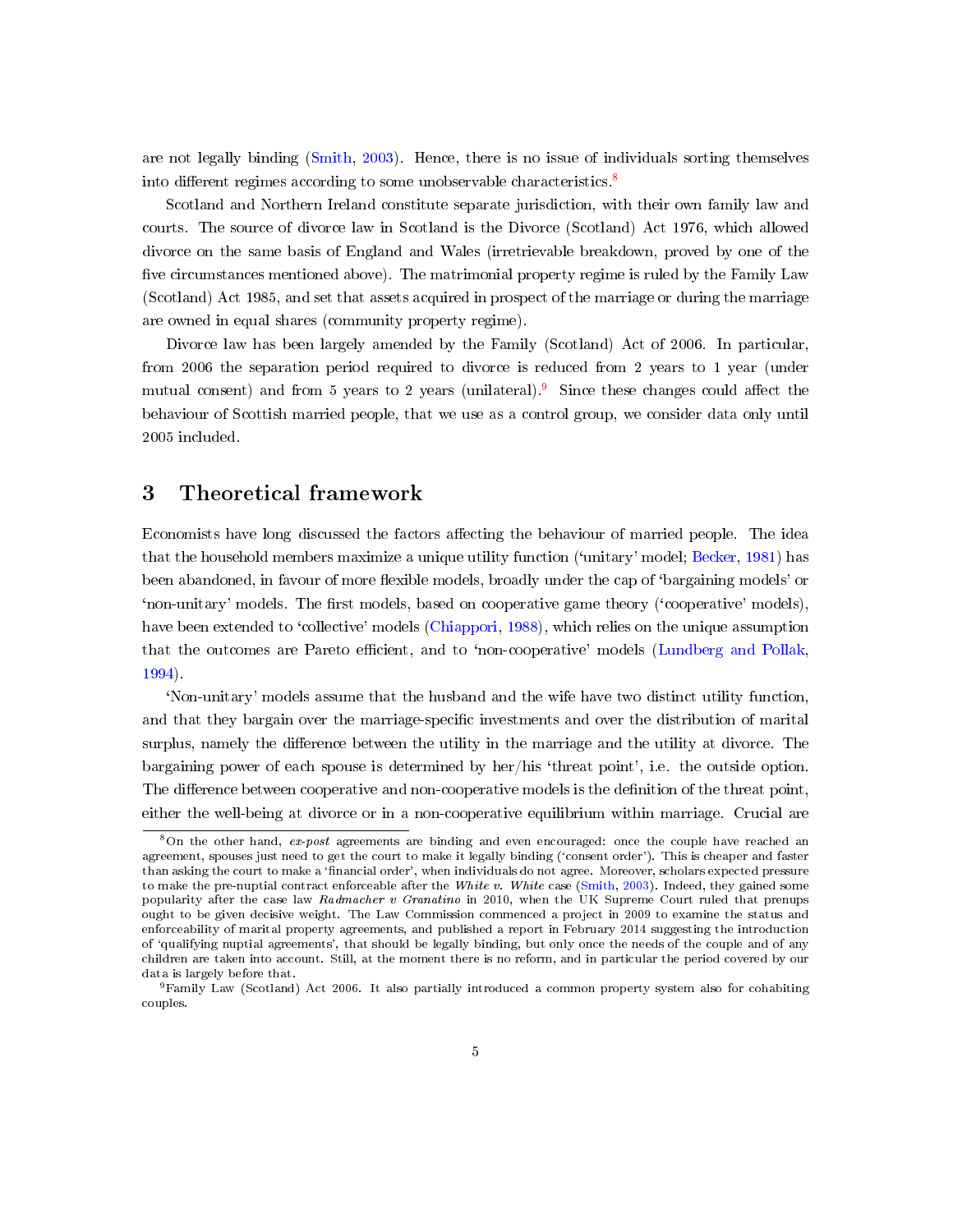the components of the bargaining power, namely those factors which affects the opportunity of the individuals outside the marriage, which are defined 'distribution factors' by [Chiappori et al.](#page-12-6)  $(2002)$  when they affects individual bargaining power without changing their preferences and the budget constraint. Typical components of the bargaining power are (non-labour) income, wages, wealth, age, sex ratio, but also legislation - in particular divorce legislation. We focus here on the impact of divorce laws governing property division at divorce on the bargaining power of the spouses, modelled by [Chiappori et al.](#page-12-6) [\(2002\)](#page-12-6).

#### 3.1 Marriage-specific investments

Let the wife to be the financially weaker spouse for the sake of the description - as however it is very often. A shift towards a more equal sharing of resources, such the one occurred in England and Wales with the White v White decision, causes a redistribution of household assets towards her. Indeed, if the relationship ends, she will be entitled to a larger share of the household wealth than before, even though is is hold in the name of her husband. Hence, a legal change from the `need-based' approach to the `yardstick of equality' increases the bargaining power of the wife with respect to that of the husband, and we should expect this to be reflected into allocation of time. The first implication is that the labour supply of the wife decreases under the more equal regime. On the other hand, the labour supply of men should increase. However, the total effect for married men is not clear, as their elasticity of labour supply is smaller; moreover, they may want to reduce labour supply, because the increase in wealth that can derive should be shared with the wife upon divorce (substitution effect) [\(Brassiolo,](#page-12-10) [2013\)](#page-12-10).

[Chiappori et al.](#page-12-6) [\(2002\)](#page-12-6) do not discuss the effect on other time-use outcomes, nor do so [Kapan](#page-13-6) [\(2008\)](#page-13-6) or [Brassiolo](#page-12-10) [\(2013\)](#page-12-10). However, it is interesting to investigating what would imply a reduction of the wife's labour supply. [Fisher](#page-12-12) [\(2012\)](#page-12-12), for instance, show that under an equal sharing property division regime the wife makes efficient investments - such as working part-time 'to support her husband in increasing his human capital' - since the benets of such an investment will be shared in the case of divorce. Hence, the reduction in labour supply predicted by the model could be the consequence of the increased bargaining power of wives [\(Chiappori et al.,](#page-12-6) [2002\)](#page-12-6) or of more efficient investment in the marriage, which lead to a specialization within the couple [\(Fisher,](#page-12-12) [2012\)](#page-12-12). In the first case, it is not implied that women increase their housework time, as it would be in the second one: since their have more bargaining power, and the allocation of time within the couple is shifted towards their preferences, they could use the spare time from work for leisure. Investigating the impact of the White v White change on housework time, I provide an empirical test of which channel prevails.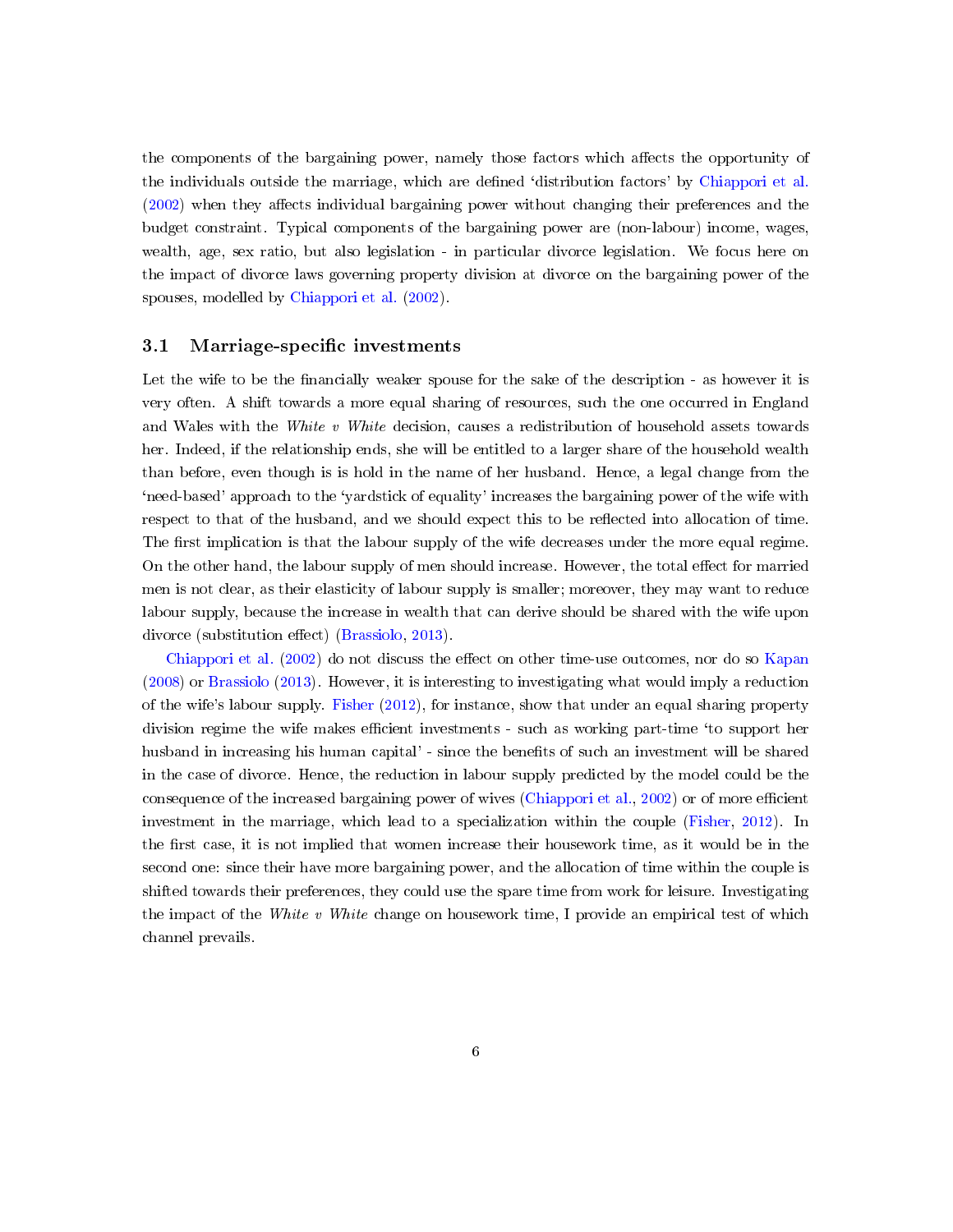#### 3.2 Marriage and divorce rates

A change in the division of property upon divorce could also affect both the propensity to marry and to divorce. [Fisher](#page-12-12) [\(2012\)](#page-12-12) predicts ambiguous effects on both the marriage rate and divorce rate.

She suggests that some couple would be indifferent between cohabitation and marriage in a title-based and unilateral regime, and choose marriage. However, similar couples would not get married under the equal sharing regime, since the men in particular would avoid a marriage which is now riskier for him. On the other hand, she predicts more efficient investments in the marriage, which increases the value of marriage and may induce more marriages. Thus, the total effect is ambiguous. Moreover, while she claims that the composition of new couples is also ambiguous, [Brassiolo](#page-12-10) [\(2013\)](#page-12-10) suggests the new couples are expected to be more homogeneous.

With respect to divorce, [Fisher](#page-12-12) [\(2012\)](#page-12-12) expects a reduction in the number of divorce by existing couples (hence at the beginning), because men will be less prone to break the relationship. In the long run, the effect on divorce is also ambiguous, because it depends on the composition of the new couples. On the other hand, [Brassiolo](#page-12-10) [\(2013\)](#page-12-10) favours the idea that divorce rate will increase, because more wives whose marriages were close to divorce may actually want to end the relationship; he shows empirically that in Spain there is a positive and significant effect of the introduction of community property on divorce.

The impact on divorce is also likely to be affected by the grounds for divorce. We will verify in the empirical section the impact of the reforms on marriage rates and divorce rates in England. Both the impact on marriages and on divorces could also affect the results on investments. I provide results for people married before the reform (existing couples), which allow us to run out the selection effect, and for all married people, if one prefer to consider the total effect of the reform. Unfortunately, it is not possible to run out the selection induced by divorce.

## 4 Data and identification strategy

The dataset used to estimate the impact of the reform<sup>[10](#page-0-0)</sup> on individuals behaviour are British Household Panel Survey (BHPS). The BHPS is a panel which cover from 1991 until 2008. The first wave covered about 5,500 household (about 10,000 individuals). In 1999 (wave 9) there was a boost for both Scotland and Wales (1,500 each), in order to have a number of observations large enough to allow analysis of each country. We use cross-sectional weights to correct for the oversampling deriving from this boost. Between 1997 and 2001 a low-income sample was also included to the initial BHPS sample. Since the cross-sectional weights provided since 1999 (that we are using) take into account also for the presence of this sample, we keep it into the total sample.

<sup>&</sup>lt;sup>10</sup>For the sake of brevity, I sometimes refer to the White v White decision as 'reform', even though it was not a proper reform, but a judge decision which made law.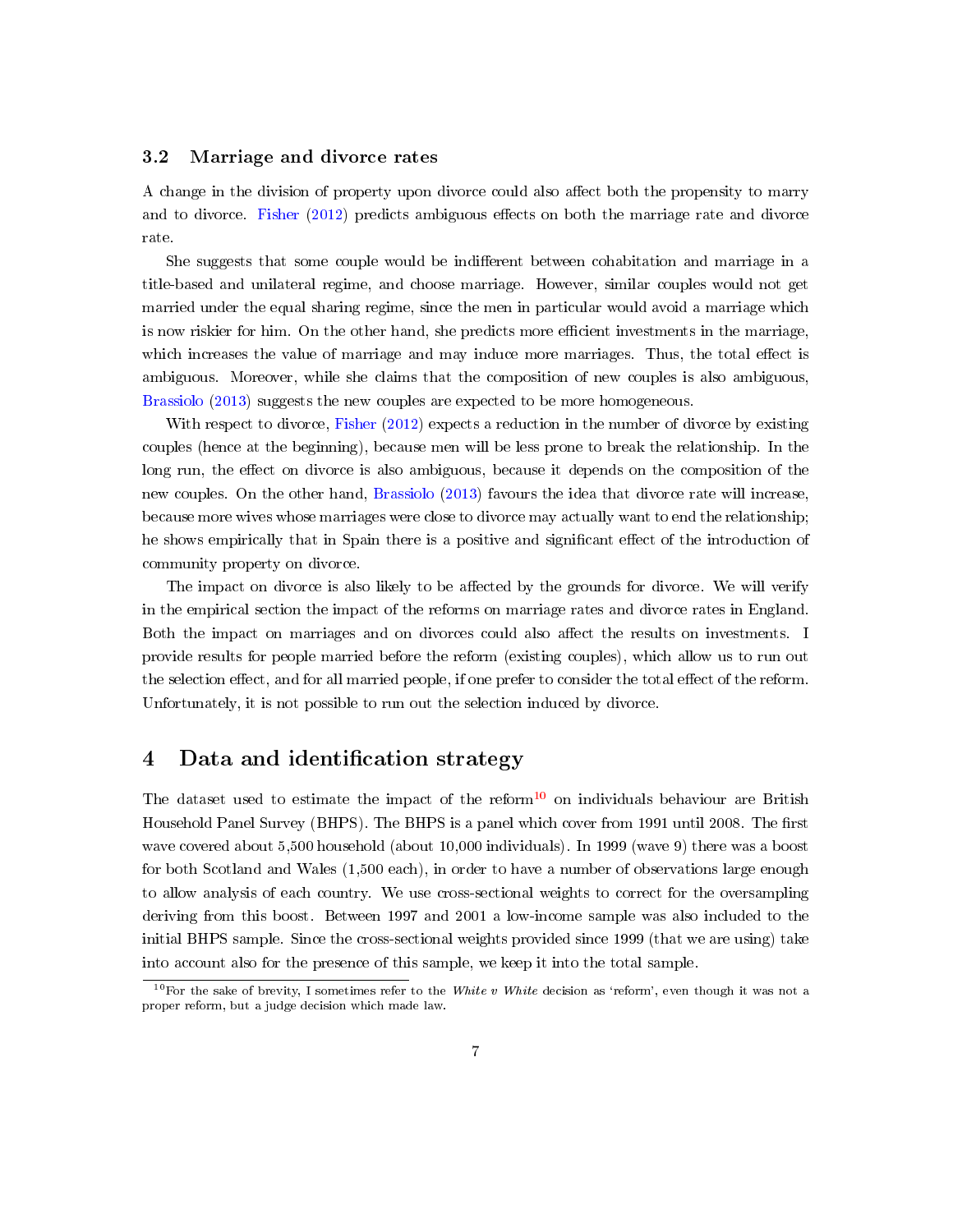#### 4.1 Sample selection

I do not consider the full period covered by BHPS, but only the period 1992-2005 (wave 2 to 15). For 1991 there is no official statistics on female unemployment rate (which is one of the control variables), while in 2006 there is the aforementioned Scotland reform of family law, which could have changed the behaviour of Scottish people, which are our control group. When the dependent variables is hours of housework time, I consider the period 1994-2005, since the trend in Scotland was very different in 1992 and 1993 (figure available upon request).

In addition, I exclude Wales, because even though the same marriage law applies in England and Wales (while Scotland has its own ruling), the trend in hours worked in Wales was very different even before the reform, with respect to both England and Scotland (see Fig. [1](#page-14-0) and [2\)](#page-15-0). Thus, it is likely that other things were going on in  $Wales^{11}$  $Wales^{11}$  $Wales^{11}$ .

My main sample consist on married women aged  $18-50$ , to avoid possible confounding effects coming from pension choices<sup>[12](#page-0-0)</sup>. I also show results for married men aged 18-50, to assess if they react to the reform, and for non-married women.

To avoid confounding effect arising from a different selection into marriage after the reform, I consider only people married in 1999, and before and after<sup>[13](#page-0-0)</sup>.

Finally, I exclude people who moved between Scotland and England, and those who are still in education.

When considering the panel sample, I select only people who are present at least once before the reform and once after.

#### 4.2 Empirical strategy

In order to investigate how the division of property at divorce affects couples' outcomes, we exploit the White v. White case as a quasi-natural experiment. The baseline specification is the standard one for a difference in difference, pooling the cross-sections of BHPS:

$$
y_{irt} = \beta_1 Post * Treated + \mathbf{X}_{irt} \gamma + \sum_t \delta_t + \sum_r \lambda_r + \epsilon_{irt}
$$
 (1)

The dependent variables  $(y)$  are: number of hours worked per week (usual, included paid overtime, included total overtime) and number of hours of housework per week $^{14}$  $^{14}$  $^{14}$ . We also estimate

<sup>&</sup>lt;sup>11</sup> Results including Wales are shown in the Appendix. Since the number of observation for Wales is pretty small, the results are similar, although significant only at  $10\%$ 

<sup>&</sup>lt;sup>12</sup>Results for people aged 18-55, and the most possible similar to [Kapan](#page-13-6) [\(2008\)](#page-13-6) are shown in the Appendix. Unfortunately, [Kapan](#page-13-6) [\(2008\)](#page-13-6) is not very detailed on the selection procedure which he applies, and I haven't been able to replicate exactly his results. Still, my results are in line with his findings.

 $13$ I also show results using the actual marital status every year - and considering only married people - and findings are very similar.

<sup>14</sup>To have comparable results for the impact on housework time, I also estimate the impact on labour supply, at the intensive and extensive margin. Wrt [Kapan](#page-13-6) [\(2008\)](#page-13-6), I explicitly take into account issues such as people moving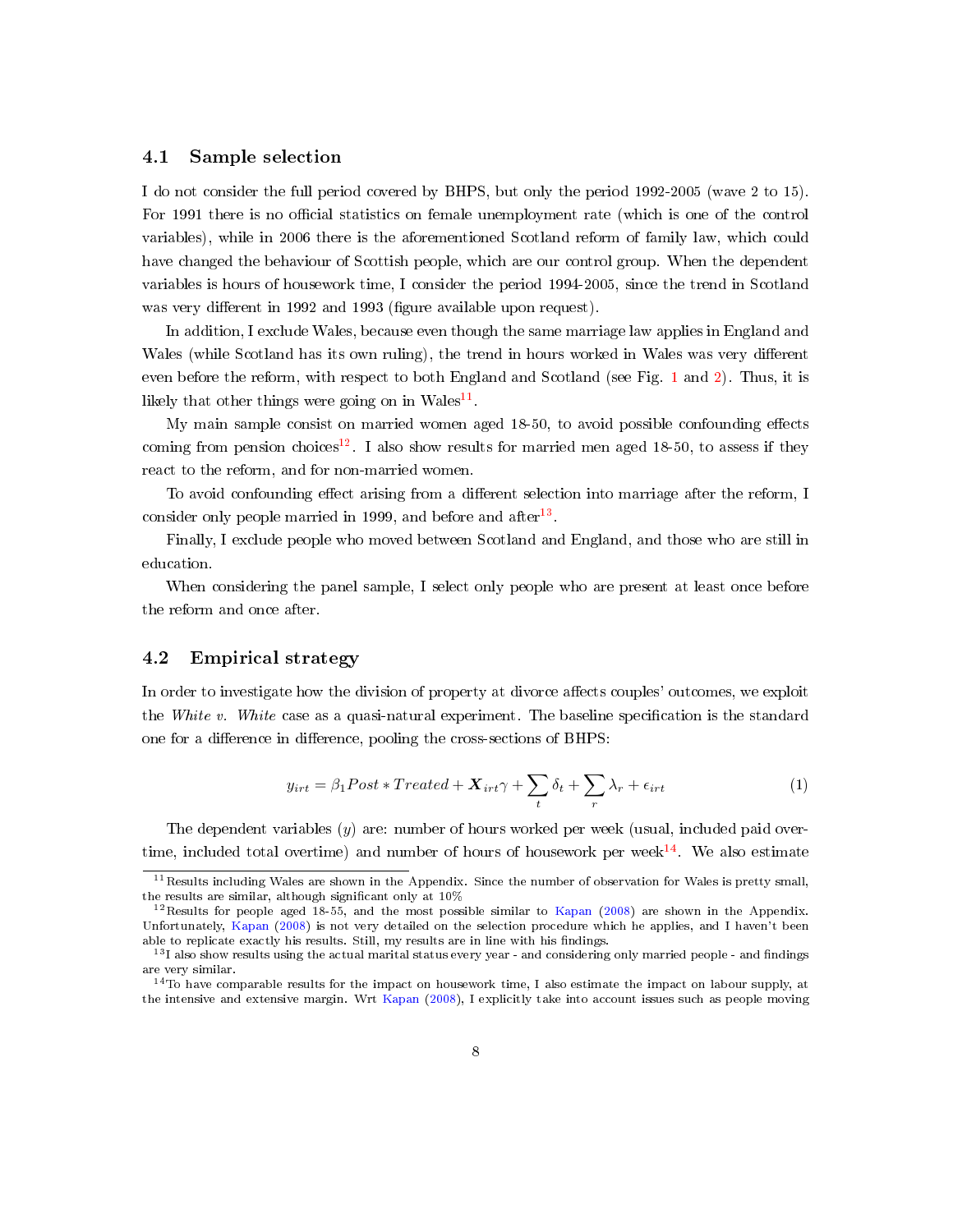the impact on the probability of being employed, using a linear probability model with a dummy variables equal to 1 if the person is employed as dependent variables  $(l)$ :

$$
l_{irt} = \beta_1 Post * Treated + \mathbf{X}_{irt} \gamma + \sum_t \delta_t + \sum_r \lambda_r + \epsilon_{irt}
$$
 (2)

In both equations, the additional control variables  $\boldsymbol{X}$  are: age, age squared, the number of children aged 0-4 and the number of children aged 5-15 in the household, the level of education, household non labour income, age (linear and squared) and education of the spouse, regional female unemployment rate and a dummy for urban area. Moreover, we include region  $(r)$  and year  $(t)$ fixed effects. The dummy for the control group and for the post period which are usually included in the specification of the DD methodology are controlled for via the region and time fixed effects.

In a second specification, I take advantage from the panel dimension of the data and include individual fixed-effects, which allow to control for potential unobservable characteristics different between the control and the treated group, but fixed over time.

$$
y_{irt} = \beta_1 Post * Treated + \mathbf{X}_{irt} \gamma + \sum_t \delta_t + \sum_r \lambda_r + \eta_i + \epsilon_i rt \tag{3}
$$

$$
l_{irt} = \beta_1 Post * Treated + \mathbf{X}_{irt} \gamma + \sum_t \delta_t + \sum_r \lambda_r + \eta_i + \epsilon_i rt \tag{4}
$$

The main assumption in a difference-in-difference specification is the common trend assumption. Fig. [1](#page-14-0) and [2](#page-15-0) show that before the reform England and Scotland presented a parallel trend.

In addition to the main results, I also evaluate if the reform had different impacts on some subgroups of people. In particular, we expect to find a stronger impact of the reform among couples with higher level of assets, who have more wealth to split. Since income could be endogenous to the reform and to the labour supply of women, we consider education as a proxy for household income (a similar choice has been made by [Brewer et al.,](#page-12-18) [2012\)](#page-12-18).

To assess the heterogeneous effects, we separate the sample into high and low educated individuals. We define as 'low' educated those women (or men) who obtained a GCE A level qualification at maximum, and as 'high' educated those who got a qualification higher than that, which means a university degree or other higher qualification (about  $40\%$  of the full sample).  $15$ 

In a following version of the paper, I will include also estimation of the impact on the probability of of working part-time and of being housewives. In addition, I will also estimate the impact on the probability of getting married, of divorce, on fertility, and home-ownership.

between the countries, and different selection into marriage. In addition, I provide some results at the extensive margin (the probability of being employed), and some heterogeneous results.

 $15\text{ In addition, BHPS has a specific module on assets and wealth in 1995, 2000 and 2005. We can also divide the$ sample on the basis of the level of wealth in 2000, which should not be affected strongly by the reform.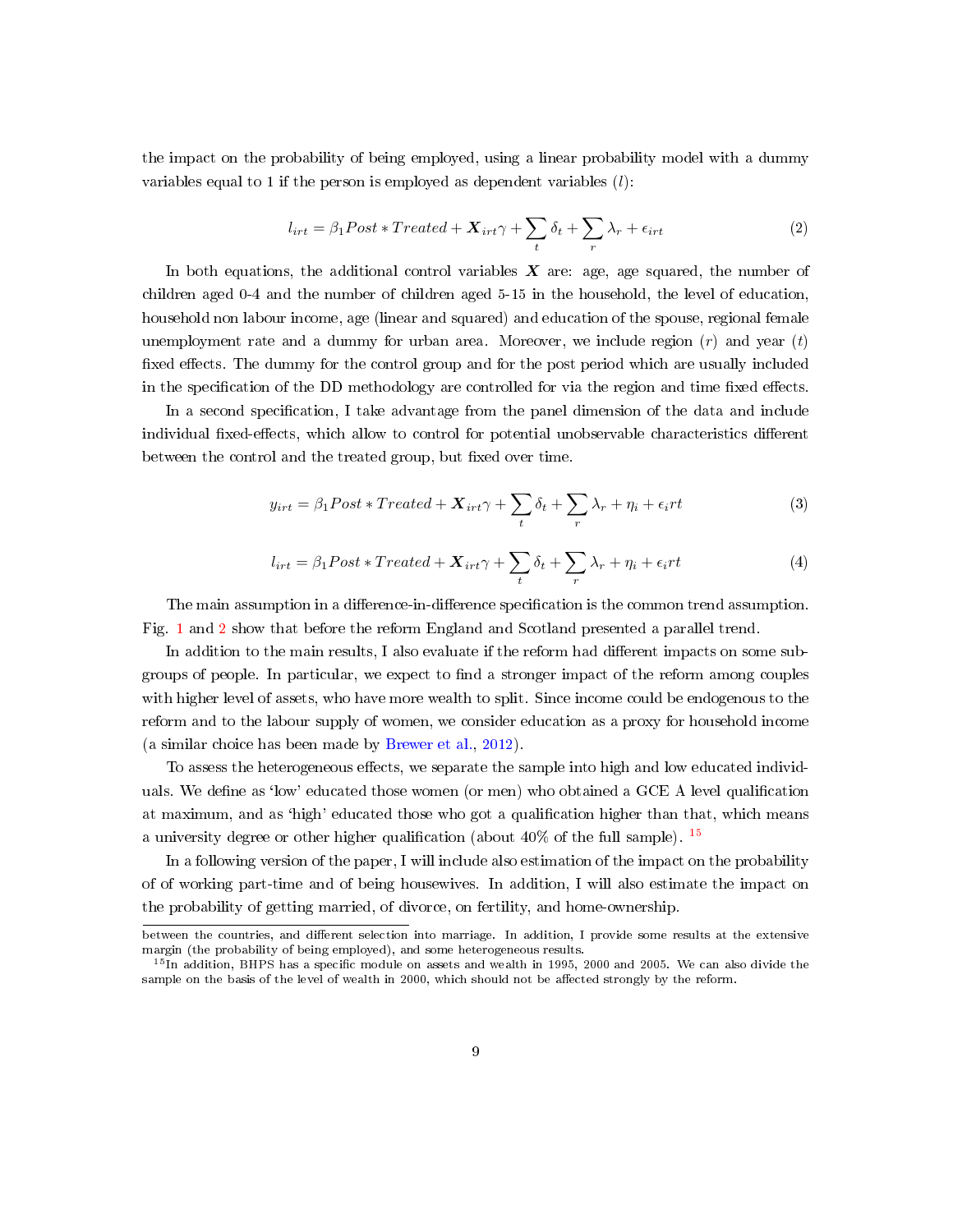## 5 Descriptive

Figure [1](#page-14-0) and [2](#page-15-0) show the trend in weekly hours worked and in weekly hours of house chores in England and Scotland (and Wales). We can notice an increasing trend in the number of hours worked in both country, with Scottish women always working longer hours. While the trend is continuing for Scotland, after the reform the number of hours supplied by English women is reducing and below the pre-existing trend. On the other hand, the number of hours devoted to housework chores is decreasing over time for both Scotland and England, but for England the trend changes after 2000.

These figures are confirmed by Table [1,](#page-16-0) wich summarises the number of hours worked (or devoted to housework) in England and Scotland before and after the White v. White decision. There is a reduction of about 1.6 hours worked (1.9 if we consider total overtime) in England wrt Scotland, and reflected in an increase in housework time by 1.1 hour.

## 6 Results

## 6.1 Impact on labour supply and housework time

Table [2](#page-17-0) presents the main results: after a shift toward a more equal marital property regime, on average married women reduce their labour supply by about 1.6 hours (FE) to 2.4 hours (OLS). Results for hours usually worked, with and without paid overtime are very similar. If we consider the total number of hours, including total overtime, the reduction is even larger<sup>[16](#page-0-0)</sup>. There is a reduction also of the the probability of being employed (extensive margin), but it is not statistically significant.

On the other hand, the is an increase in housework time by 0.5-0.9 hours (respectively, FE and OLS), but it is not significantly different from 0: hence, it seems that married women did not change their supply of housework time.

Table [3](#page-18-0) presents the heterogeneous results. As expected, the reform has a stronger negative impact on the labour supply of high educated women: they reduced their labour supply of more than 4 hours. In addition, there is a significant reduction of the probability of being employed among them, by 7-11%. Still, there is also no significant impact on the number of hours dedicated to housework chores. Among low educated women, there is no signicant impact at all.

The results of the regressions for married men are shown in Table [4.](#page-19-0) There is a negative coefficients on hours worked for them as well, but it is not signicant, as we expected both because the elasticity of male labour supply is smaller, and because there are incentives in opposite directions.

There is a small negative effect on the numbers of hours in housework done by married men: in the full sample, there is a reduction by about half an hour, signicant at 10% only when individual

<sup>&</sup>lt;sup>16</sup>[Kapan](#page-13-6) [\(2008\)](#page-13-6) found similar results: a significant reduction in the number of hours worked by 18-55 married women (about 2-3 hours), robust to the different specifications (OLS, Tobit, FE)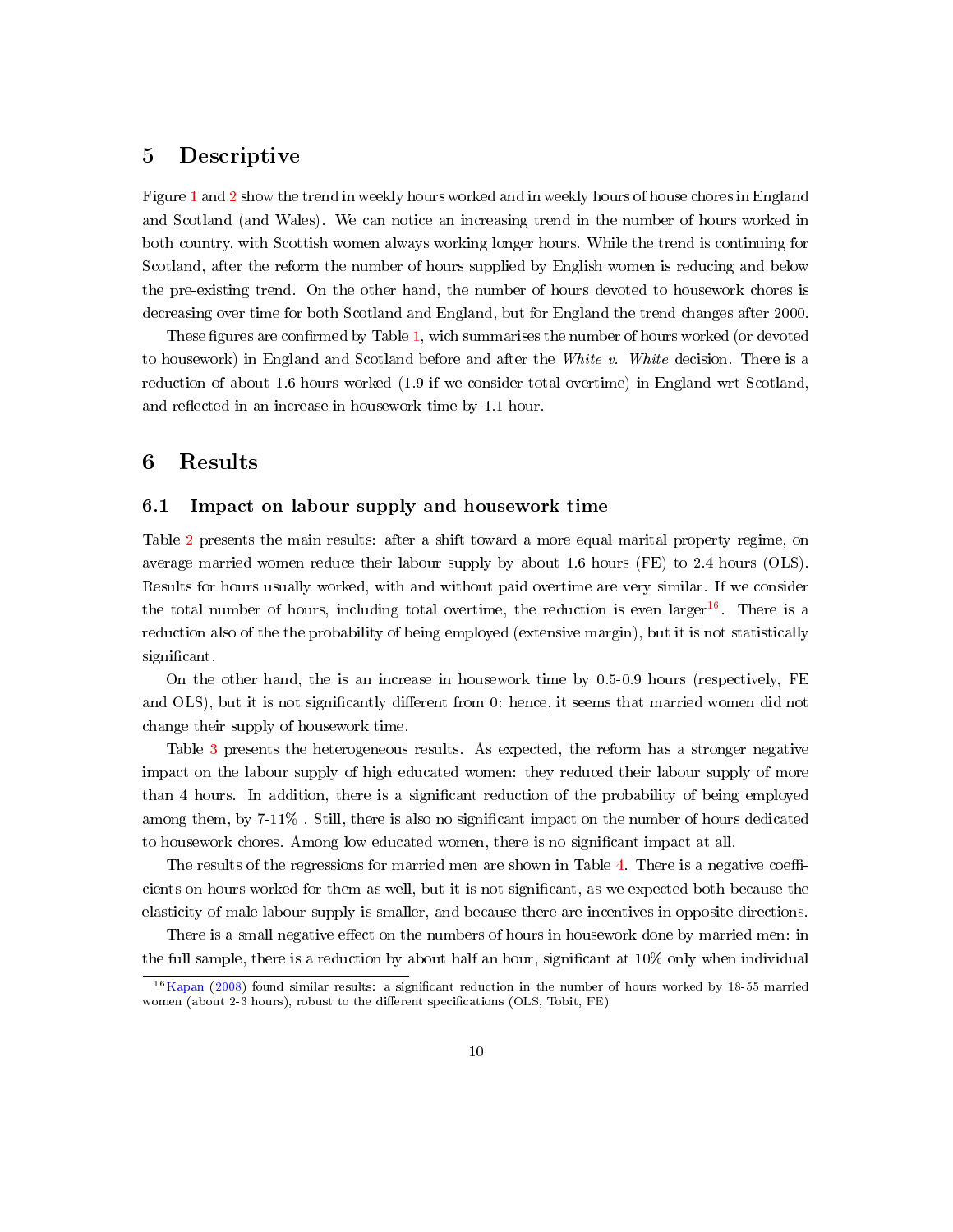fixed-effects are included. Among high educated men, the reduction is slightly larger (0.9 hours) and significant at  $5\%$  in the pooled regression, but it not significant with fixed effects. In addition, what is interesting is that the coefficients has the opposite sign than the coefficient on housework for women, but the same magnitude. Probably, the implication of the White  $v$ . White change on husbands' housework time needs to be investigated further.

#### 6.2 Divorce and marriage rates

I performed preliminary analysis of the impact of the impact of the reform on the incidence of marriage and divorce, comparing England and Wales with Scotland at the macro level. Preliminary results show that the White v. White decision had no impact on marriage rate, while it increases the divorce rate, at least during the first 4 years after the change (results not shown). However, additional results will follow in the probability of marriage and divorce at the micro level.

#### 6.3 Robustness Checks

We also investigate the impact of the reform on non-married women labour supply and housework time, as a placebo: there is no significant effect (see Tables  $5$ ).

A possible concern may arise from the fact that we are using the full BHPS sample, composed also by a boost sample for Scotland and Wales introduced in 1999. Even though we are using cross-sectional weights, which should correct for the oversampling of Scotland and Wales, one may question our results, as the boost is only one year before the policy. As a robustness checks, I replicate my estimation excluding the boost sample for Scotland and the boost sample for lowincome families. Results are robust to the exclusion of such samples (see Table [A.1\)](#page-21-0). The impact is even larger when considering OLS (a reduction of more than 4 hours), but very similar with fixed-effects.

Finally, in the Appendix (Table [A.2\)](#page-22-0) I also present the main results when I include also Wales. Although slightly less significant (but sit statistically different from  $0$ ), results are confirmed.

## 7 Conclusion

TO BE COMPLETED.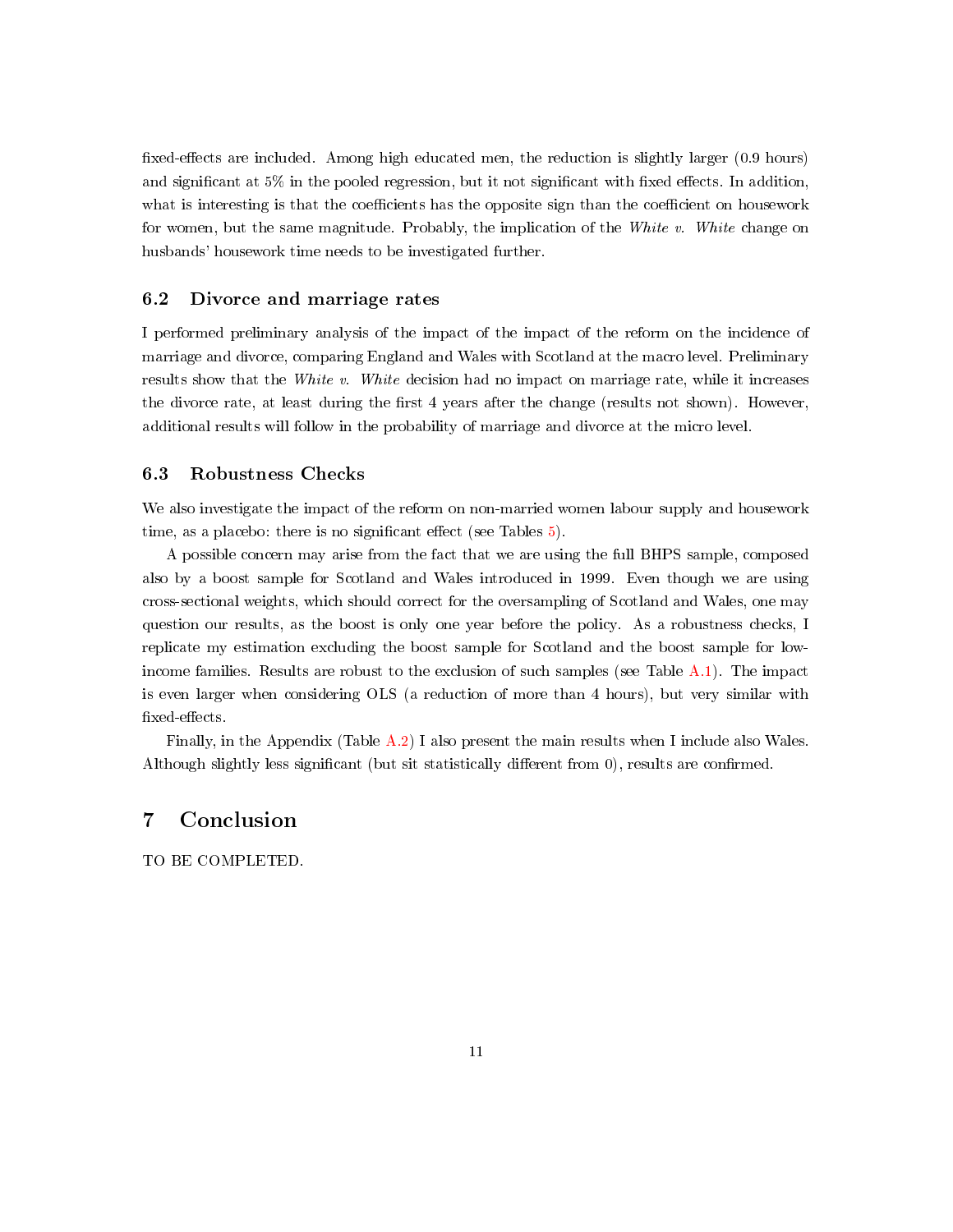## References

- <span id="page-12-7"></span>Bargain, O., González, L., Keane, C., Özcan, B., 2012. Female labor supply and divorce: New evidence from Ireland. European Economic Review  $56(8)$ ,  $1675-1691$ .
- <span id="page-12-11"></span>Bayot, D., Voena, A., 2014. Prenuptial contracts, labor supply and household investments.
- <span id="page-12-1"></span>Becker, G. S., 1981. A Treatise on the Family. Harvard University Press, Cambridge, MA.
- <span id="page-12-15"></span>Boele-Woelki, K., Braat, B., Curry-Sumner, I. (Eds.), 2003. European Family Law in Action. Volume I: Grounds for Divorce. Intersentia, Antwerpen/Groningen.
- <span id="page-12-9"></span>Brassiolo, P., 2011. Domestic violence and divorce law: When divorce threats become credible.
- <span id="page-12-10"></span>Brassiolo, P., 2013. The effect of property division laws on spouses' labor supply: Evidence from Spain. Working paper 2013/02, CAF, Caracas.
- <span id="page-12-18"></span>Brewer, M., Ratcliffe, A., Smith, S., 2012. Does welfare reform affect fertility? Evidence from the UK. Journal of Population Economics  $25(1)$ ,  $245-266$ .
- <span id="page-12-14"></span>Burton, F., 2003. Family Law. Cavendish Publishing, London.
- <span id="page-12-4"></span>Chiappori, P.-A., 1988. Rational household labor supply. Econometrica  $56(1)$ ,  $63-90$ .
- <span id="page-12-5"></span>Chiappori, P.-A., 1992. Collective labor supply and welfare. Journal of Political Economy 100(3), 437467.
- <span id="page-12-6"></span>Chiappori, P.-A., Fortin, B., Lacroix, G., 2002. Marriage market, divorce legislation, and household labor supply. Journal of Political Economy  $110(1)$ ,  $37-72$ .
- <span id="page-12-0"></span>Deere, C. D., Doss, C. R., 2006. The gender asset gap: What do we know and why does it matter? Feminist Economics  $12(1-1)$ ,  $1-50$ .
- <span id="page-12-16"></span>Dyer, C., 2002. Divorce court history as wife wins half of £20m fortune. The Guardian (15 November).
- <span id="page-12-12"></span>Fisher, H., 2012. Divorce property division laws and the decision to marry or cohabit. The Journal of Law, Economics, and Organization  $28(4)$ ,  $734-753$ .
- <span id="page-12-17"></span>Frémeaux, N., Leturcq, M., 2014. Plus ou moins mariés : l'évolution du mariage et des régimes matrimoniaux en France. Économie et Statistique .
- <span id="page-12-2"></span>Friedberg, L., 1998. Did unilateral divorce raise divorce rates? evidence from panel data. The American Economic Review  $88(3)$ ,  $608-627$ .
- <span id="page-12-13"></span>González, L., 2014. Should divorce be easier or harder? IZA World of Labor 113.
- <span id="page-12-3"></span>González, L., Viitanen, T. K., 2009. The effect of divorce laws on divorce rates in Europe. European Economic Review  $53(2)$ ,  $127-138$ .
- <span id="page-12-8"></span>Grossbard-Shechtman, S., Ekert-Jaffe, O., Lemennicier, B., 2002. Property division at divorce and demographic behavior: an economic analysis and international comparison. paper presented at the, American Economics Association Meetings, Atlanta.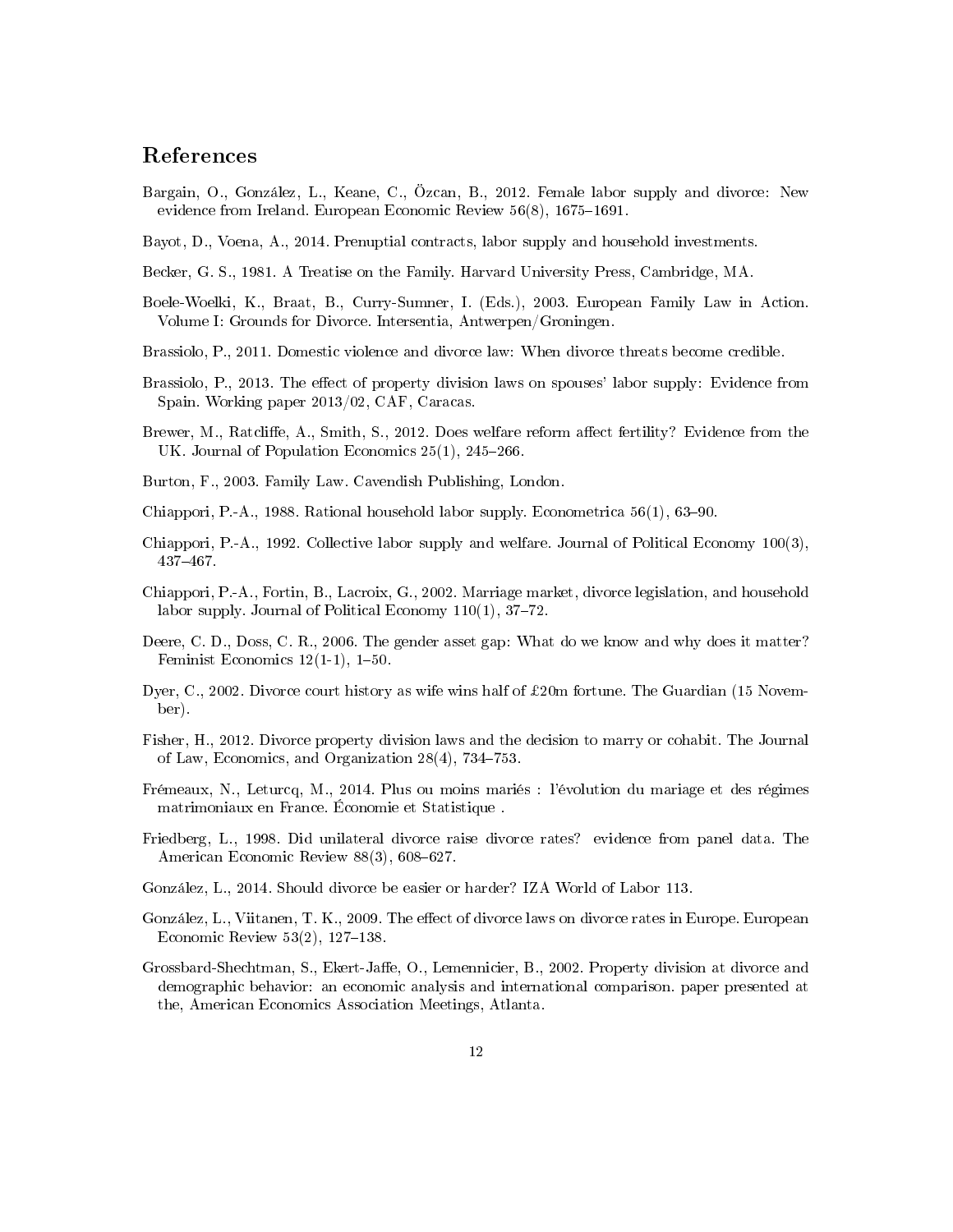- <span id="page-13-6"></span>Kapan, T., 2008. Property division laws: The effects on labour supply and household bargaining. Ph.D. thesis, Columbia University.
- <span id="page-13-13"></span>Lundberg, S., Pollak, R. A., 1994. Noncooperative bargaining models of marriage. The American Economic Review  $84(2)$ , pp. 132-137.
- <span id="page-13-0"></span>Peters, H. E., 1986. Marriage and divorce: Informational constraints and private contracting. The American Economic Review 76(3), 437-454.
- <span id="page-13-12"></span>Pointer, M., 2004. Impact of decision could be more widespread. The Guardian (8 July).
- <span id="page-13-9"></span>Smith, I., 2003. The law and economics of marriage contracts. Journal of Economic Surveys 17(2),  $201 - 226$ .
- <span id="page-13-10"></span>Smith, I., 2007. Property division on divorce with inequity aversion. International Review of Law and Economics  $27(2)$ ,  $111-128$ .
- <span id="page-13-4"></span>Stevenson, B., 2007. The impact of divorce laws on marriage-specific capital. Journal of Labor Economics  $25(1)$ , 75-94.
- <span id="page-13-2"></span>Stevenson, B., 2008. Divorce law and women's labor supply. Journal of Empirical Legal Studies  $5(4)$ ,  $853-873$ .
- <span id="page-13-5"></span>Stevenson, B., Wolfers, J., 2006. Bargaining in the shadow of the law: Divorce laws and family distress. The Quarterly Journal of Economics  $121(1)$ ,  $267-288$ .
- <span id="page-13-11"></span>Tee, L., 2001. Division of property upon relationship breakdown. In: Herring, J. (Ed.), Family Law, pp. 45-77, Willan Publishing, Devon.
- <span id="page-13-8"></span>UK Government, 2015. Births, deaths, marriages and care. marriage, civil partnership and divorce. get a divorce. [https://www.gov.uk/divorce,](https://www.gov.uk/divorce) [Accessed on 9 April 2015].
- <span id="page-13-3"></span>Voena, A., forthcoming. Yours, mine and ours: Do divorce laws affect the intertemporal behavior of married couples? American Economic Review .
- <span id="page-13-1"></span>Wolfers, J., 2006. Did unilateral divorce laws raise divorce rates? a reconciliation and new results. American Economic Review 96(5), 1802-1820.
- <span id="page-13-7"></span>Wong, H.-P. C., 2013. When homemakers are compensated: a study of the effect of homemaking provision in property division following divorce. Ph.D. thesis, University of Washington.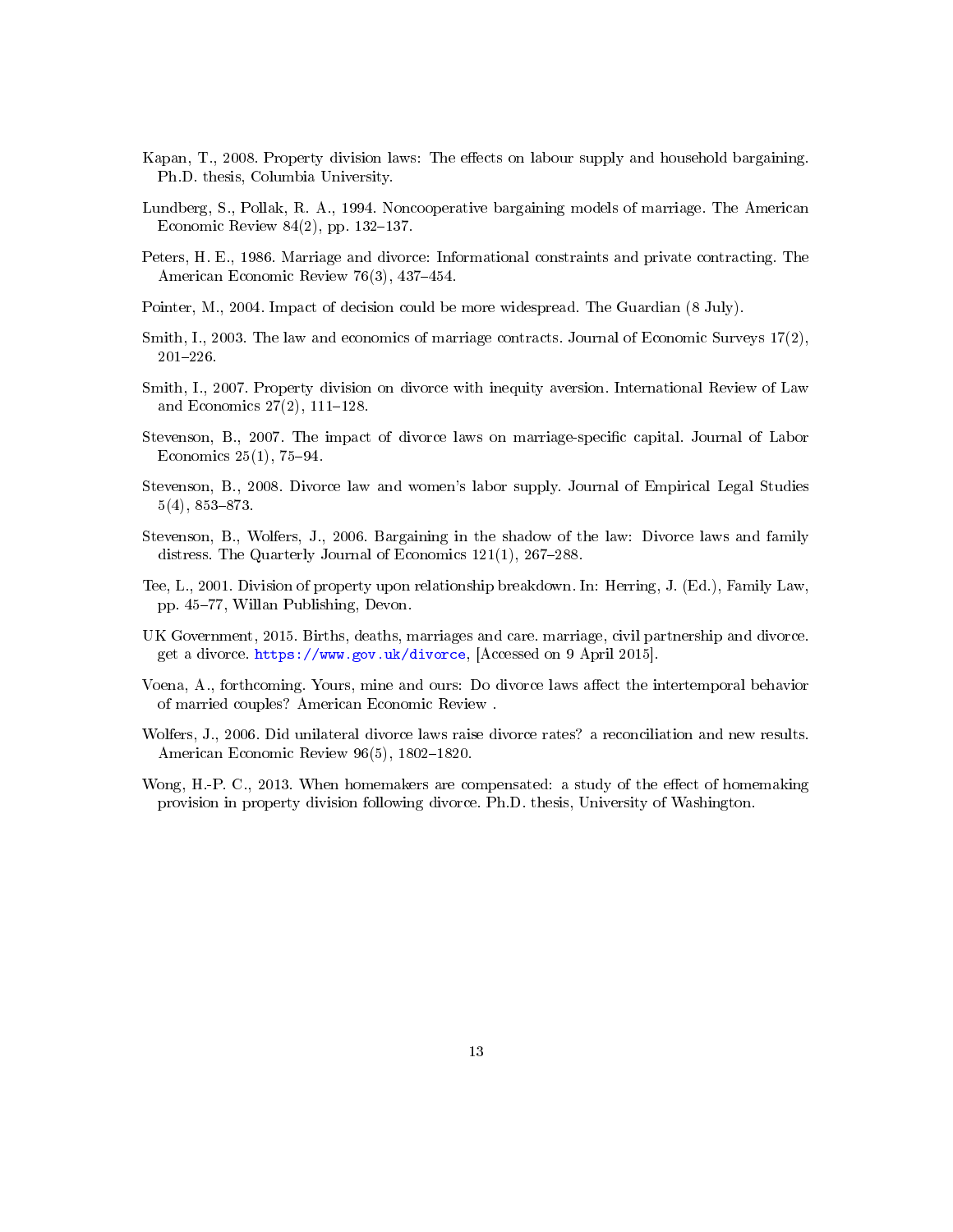## 8 Figures

<span id="page-14-0"></span>

Figure 1: Hours worked per week, by country

Source: BHPS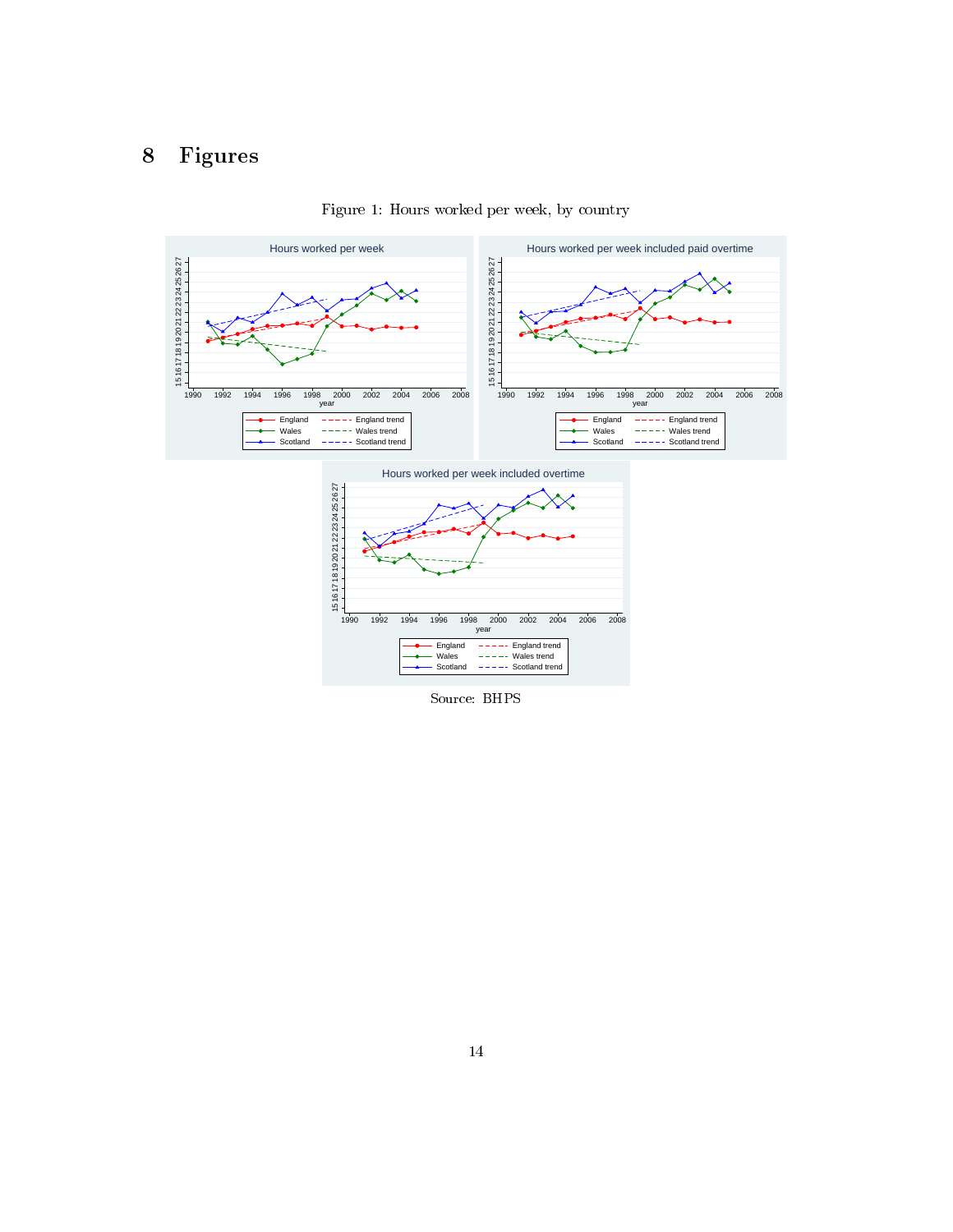<span id="page-15-0"></span>

Figure 2: Hours of housework, by country

Source: BHPS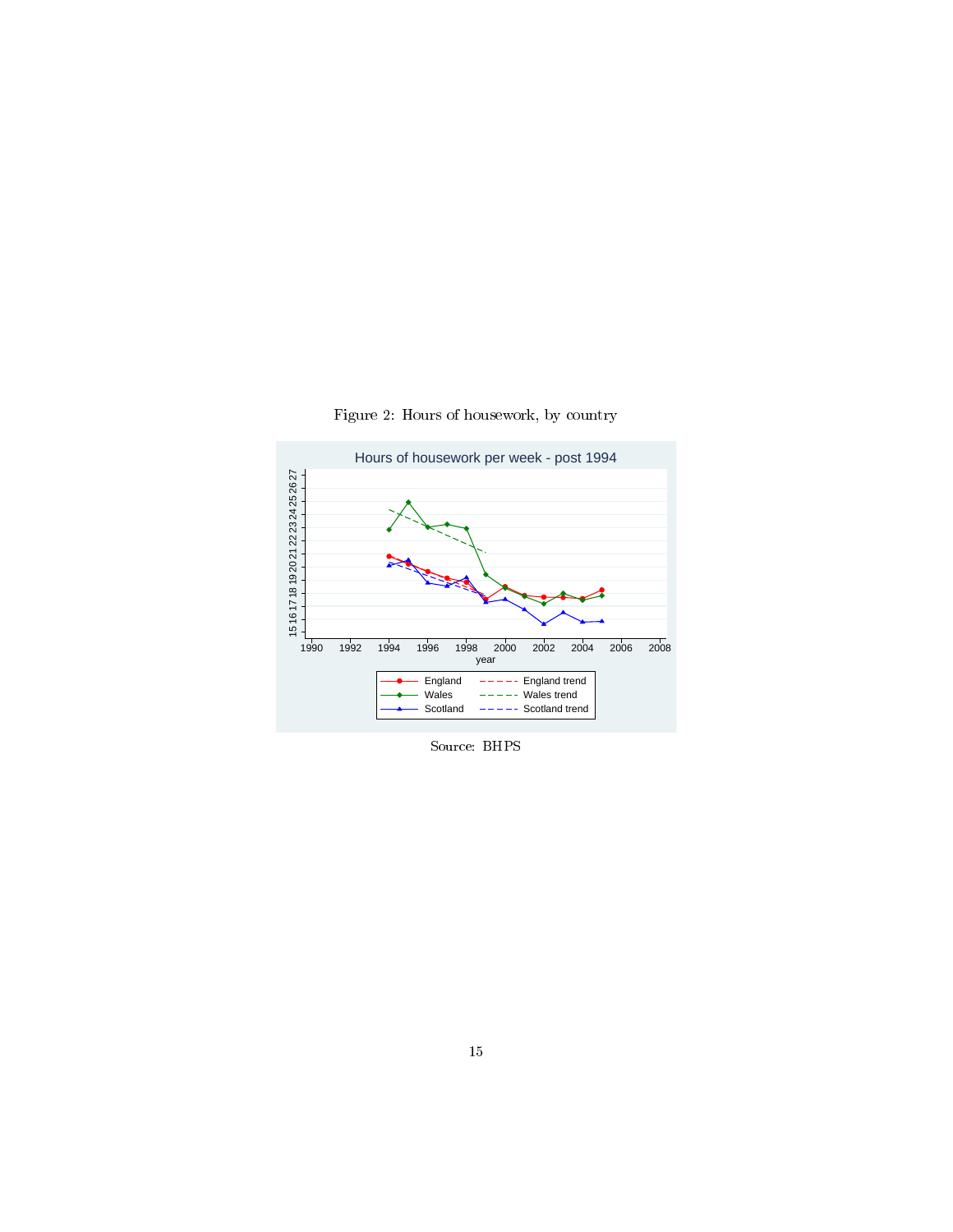## <span id="page-16-0"></span>9 Tables

| H, of work                  | Pre    | Post   | Difference |
|-----------------------------|--------|--------|------------|
| England                     | 20.5   | 20.5   | 0.0        |
| Scotland                    | 22.2   | 23.9   | $1.7\,$    |
| Difference                  | $-1.7$ | -3.3   | -1.6       |
| H. of work & paid overtime  | Pre    | Post   | Difference |
| England                     | 21.2   | 21.2   | 0.0        |
| Scotland                    | 23.1   | 24.6   | 1.6        |
| Difference                  | $-1.8$ | $-3.4$ | $-1.6$     |
|                             |        |        |            |
| H, of work & total overtime | Pre    | Post   | Difference |
| England                     | 22.3   | 22.2   | $-0.1$     |
| Scotland                    | 23.8   | 25.7   | 1.9        |
| Difference                  | $-1.5$ | -35    | $-2.0$     |
| H, of housework             | Pre    | Post   | Difference |
| England                     | 19.2   | 17.9   | $-1.2$     |
| Scotland                    | 18.8   | 16.4   | $-2.4$     |

Table 1: Summary statistics: difference-in-difference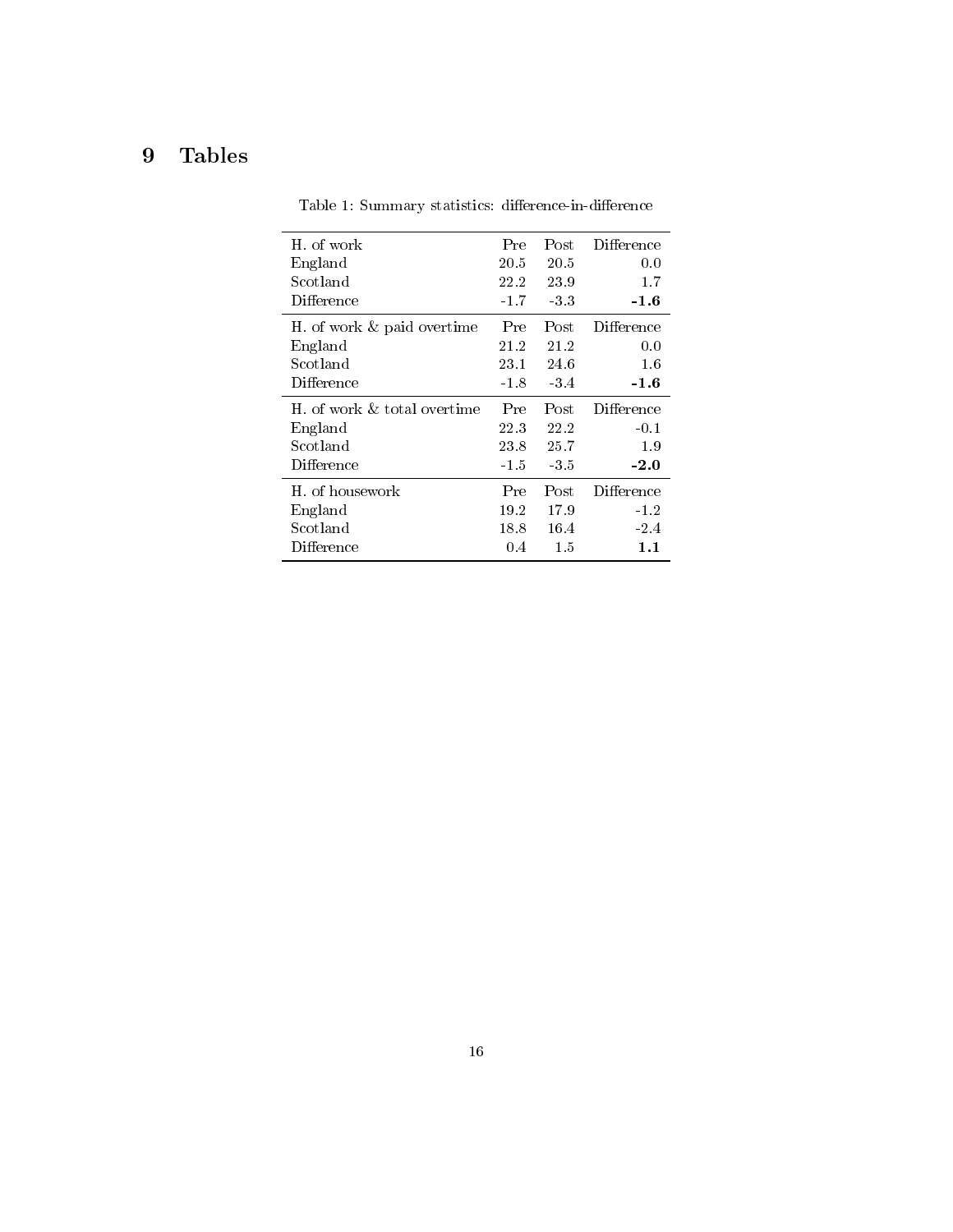| Dependent variable                   | Pooled cross-sections | Panel-FE  |
|--------------------------------------|-----------------------|-----------|
| Hours worked                         | $-2.39**$             | $-1.55**$ |
|                                      | (1.07)                | (0.73)    |
| Hours workes included paid overtime  | $-2.40**$             | $-1.59**$ |
|                                      | (1.09)                | (0.75)    |
| Hours workes included total overtime | $-2.71**$             | $-1.73**$ |
|                                      | (1.15)                | (0.79)    |
| <i>Observations</i>                  | 17,141                | 14,795    |
| R squared                            | 0.22                  | 0.12      |
| Employment                           | $-0.04$               | $-0.01$   |
|                                      | (0.03)                | (0.02)    |
| <i>Observations</i>                  | 17,219                | 14,852    |
| R squared                            | 0.17                  | 0.07      |
| Housework                            | 0.90                  | 0.49      |
|                                      | (0.70)                | (0.55)    |
| <i>Observations</i>                  | 14,782                | 13,222    |
| R squared                            | 0.16                  | 0.06      |
| Contents:                            |                       |           |
| Demographic controls                 | X                     | X         |
| Spouses controls                     | X                     | X         |
| Time FE                              | X                     | X         |
| Region FE                            | X                     | X         |
| Individual FE                        |                       | Х         |

<span id="page-17-0"></span>Table 2: Effects of the White vs. White case on married women's outcomes

Standard errors clustered at the individual level in parentheses.

\*  $p < 0.10,$  \*\*  $p < 0.05,$  \*\*\*  $p < 0.01$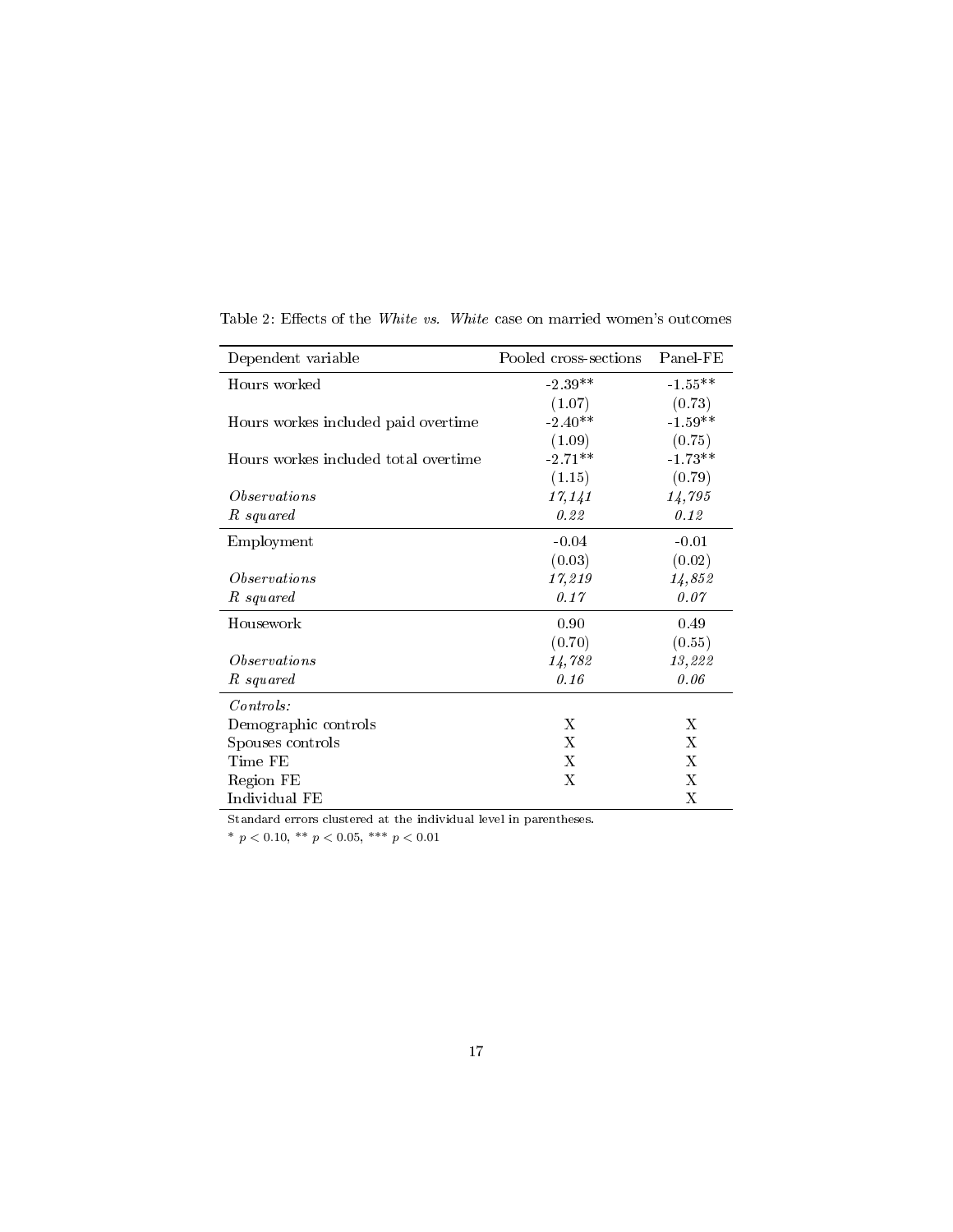<span id="page-18-0"></span>

|                                  | High educated         |            | Low educated          |          |
|----------------------------------|-----------------------|------------|-----------------------|----------|
| Dependent variable               | Pooled cross-sections | Panel-FE   | Pooled cross-sections | Panel-FE |
| Hours worked                     | $-4.66***$            | $-4.09***$ | $-1.34$               | $-0.45$  |
|                                  | (1.65)                | (0.97)     | (1.50)                | (1.07)   |
| Hours workes incl. paid overtime | $-4.58***$            | $-4.00***$ | $-1.46$               | $-0.40$  |
|                                  | (1.68)                | (0.98)     | (1.53)                | (1.11)   |
| Hours workes incl. tot. overtime | $-5.42***$            | $-4.47***$ | $-1.47$               | $-0.24$  |
|                                  | (1.87)                | (1.12)     | (1.56)                | (1.11)   |
| <i>Observations</i>              | 6,804                 | 5,677      | 10,337                | 8,103    |
| R squared                        | 0.18                  | 0.12       | 0.22                  | 0.11     |
| Employment                       | $-0.11***$            | $-0.07**$  | $-0.01$               | 0.03     |
|                                  | (0.05)                | (0.03)     | (0.04)                | (0.03)   |
| <i><b>Observations</b></i>       | 6,836                 | 5,699      | 10,381                | 8,136    |
| R squared                        | 0.19                  | 0.07       | 0.11                  | 0.08     |
| Housework                        | 1.17                  | $-0.36$    | 0.82                  | $1.21*$  |
|                                  | (1.15)                | (0.83)     | (0.96)                | (0.67)   |
| <i>Observations</i>              | 6,130                 | 5,206      | 8,652                 | 7,183    |
| R squared                        | 0.16                  | 0.07       | 0.16                  | 0.05     |
| Contents:                        |                       |            |                       |          |
| Demographic controls             | X                     | X          | X                     | X        |
| Spouses controls                 | X                     | Х          | X                     | X        |
| Time FE                          | X                     | Х          | X                     | Х        |
| Region FE                        | X                     | X          | X                     | X        |
| Individual FE                    |                       | X          |                       | X        |

Table 3: Heterogeneous effects of the reform on married women's outcomes

Standard errors clustered at the individual level in parentheses.

\*  $p < 0.10$ , \*\*  $p < 0.05$ , \*\*\*  $p < 0.01$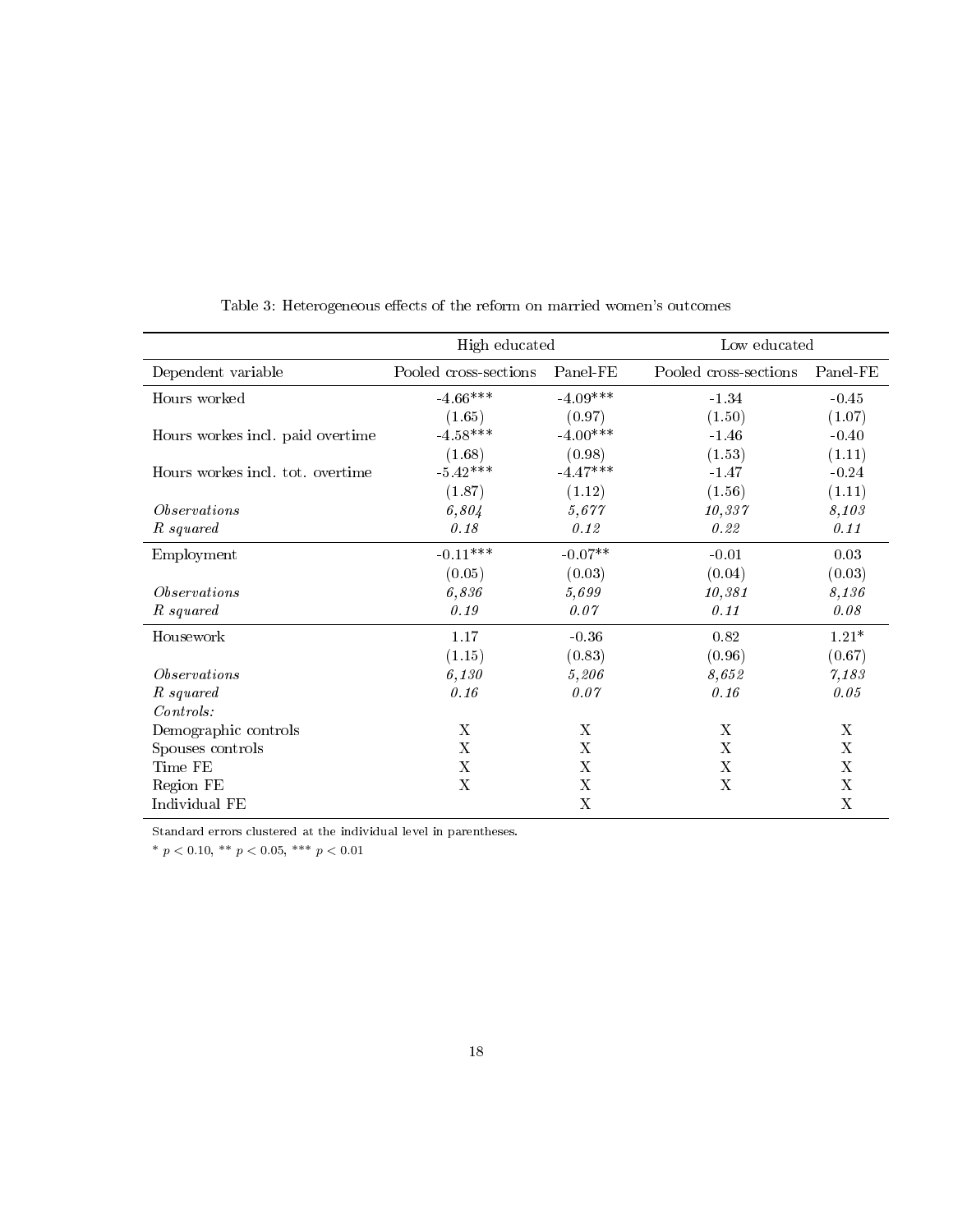<span id="page-19-0"></span>

|                      | Full sample    |             | Heterogeneous results     |                           |                |                           |
|----------------------|----------------|-------------|---------------------------|---------------------------|----------------|---------------------------|
|                      |                |             | High educated             |                           | Low educated   |                           |
| Dependent variable   | Pooled         | Panel-FE    | Pooled                    | Panel-FE                  | Pooled         | Panel-FE                  |
|                      | cross-sections |             | cross-sections            |                           | cross-sections |                           |
| Hours worked         | $-0.65$        | $-0.96$     | $-1.63$                   | $-1.27$                   | 0.39           | $-0.11$                   |
|                      | (1.15)         | (0.66)      | (1.45)                    | (1.05)                    | (1.73)         | (0.79)                    |
| & paid overt.        | $-0.70$        | $-0.57$     | $-1.21$                   | $-0.96$                   | 0.77           | 0.18                      |
|                      | (1.27)         | (0.80)      | (1.60)                    | (1.15)                    | (1.83)         | (0.93)                    |
| & total overt.       | $-0.23$        | $-0.59$     | $-1.51$                   | $-1.17$                   | 0.16           | 0.41                      |
|                      | (1.24)         | (0.76)      | (1.62)                    | (1.19)                    | (1.84)         | (0.98)                    |
| <i>Observations</i>  | 14,855         | 12,683      | 7,208                     | 5,871                     | 7,647          | 5,867                     |
| R squared            | 0.12           | 0.03        | 0.07                      | 0.02                      | 0.24           | 0.08                      |
| Employment           | $-0.03$        | $-0.01$     | $-0.01$                   | $-0.00$                   | $-0.03$        | 0.01                      |
|                      | (0.02)         | (0.01)      | (0.02)                    | (0.01)                    | (0.03)         | (0.01)                    |
| <i>Observations</i>  | 14,931         | 12,742      | 7,241                     | 5,900                     | 7,690          | 5,894                     |
| R squared            | 0.19           | 0.05        | 0.09                      | 0.04                      | 0.31           | 0.11                      |
| Housework            | $-0.48$        | $-0.48*$    | $-0.89**$                 | $-0.50$                   | $-0.32$        | $-0.42$                   |
|                      | (0.38)         | (0.25)      | (0.45)                    | (0.32)                    | (0.56)         | (0.39)                    |
| <i>Observations</i>  | 12,890         | 11,452      | 6,021                     | 5,101                     | 5,878          | 4,955                     |
| R squared            | 0.05           | 0.01        | 0.09                      | 0.01                      | 0.05           | 0.04                      |
| Contents:            |                |             |                           |                           |                |                           |
| Demographic controls | $\mathbf X$    | X           | $\mathbf X$               | X                         | X              | $\mathbf X$               |
| Spouses controls     | $\mathbf X$    | X           | $\boldsymbol{\mathrm{X}}$ | $\boldsymbol{\mathrm{X}}$ | X              | $\boldsymbol{\mathrm{X}}$ |
| Time FE              | X              | X           | $\mathbf X$               | X                         | X              | $\mathbf X$               |
| Region FE            | $\mathbf X$    | $\mathbf X$ | $\mathbf X$               | X                         | $\mathbf X$    | $\mathbf X$               |
| Individual FE        |                | X           |                           | $\overline{X}$            |                | X                         |

Table 4: Effect of the reform on married men's outcomes

Standard errors clustered at the individual in parentheses.

 $^*$   $p$   $<$  0.10,  $^{\ast\ast}$   $p$   $<$  0.05,  $^{\ast\ast\ast}$   $p$   $<$  0.01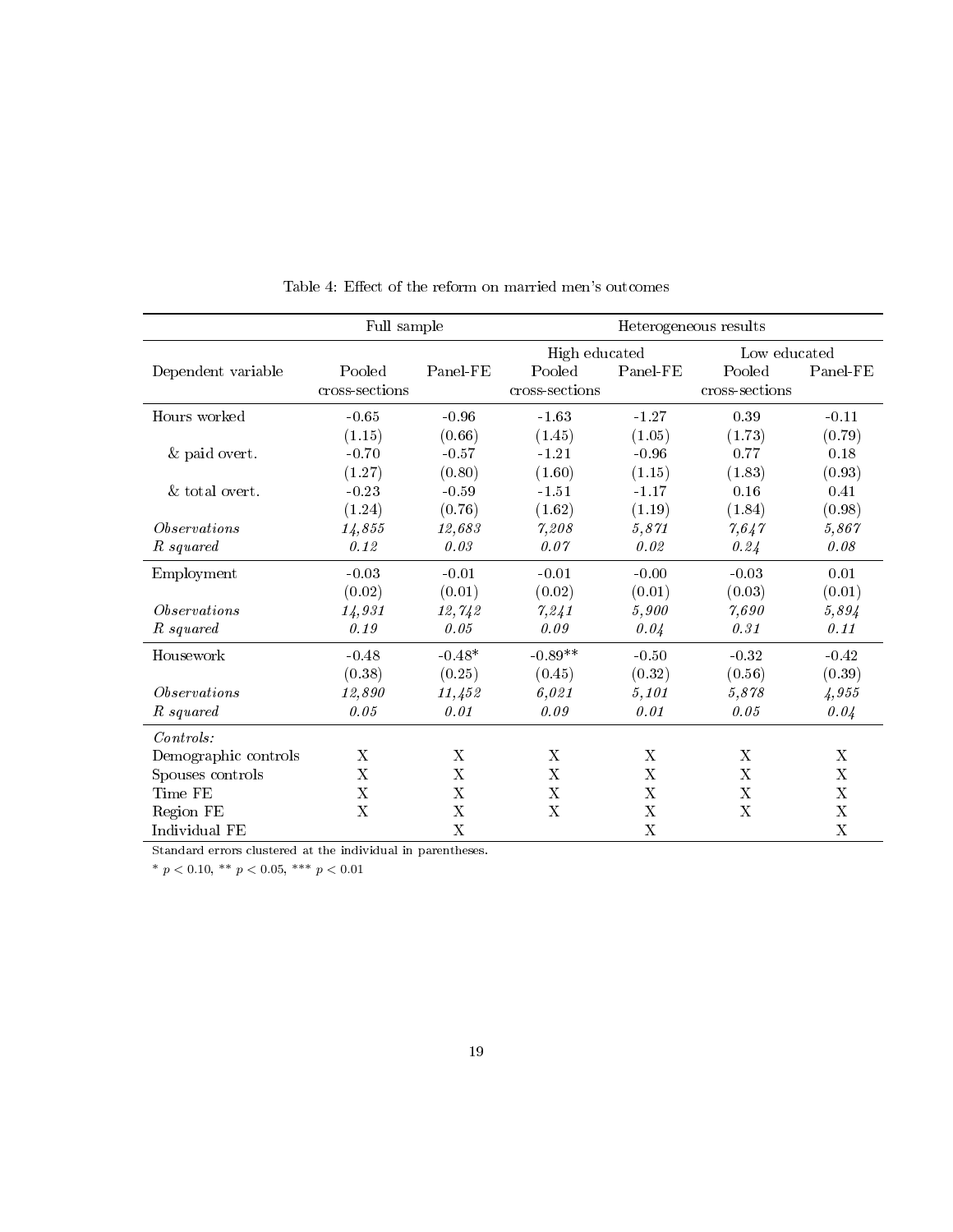<span id="page-20-0"></span>

| Full sample         |                |          | Heterogeneous results         |          |                |          |
|---------------------|----------------|----------|-------------------------------|----------|----------------|----------|
|                     |                |          | High educated<br>Low educated |          |                |          |
| Dependent variable  | Pooled         | Panel-FE | Pooled                        | Panel-FE | Pooled         | Panel-FE |
|                     | cross-sections |          | cross-sections                |          | cross-sections |          |
| Hours worked        | $-0.46$        | 0.06     | $-0.16$                       | $-0.18$  | $-0.30$        | 0.46     |
|                     | (0.88)         | (0.79)   | (1.33)                        | (1.31)   | (1.20)         | (1.07)   |
| & paid overt.       | $-0.37$        | 0.03     | 0.08                          | $-0.04$  | $-0.30$        | 0.33     |
|                     | (0.93)         | (0.81)   | (1.38)                        | (1.34)   | (1.27)         | (1.10)   |
| & total overt.      | $-0.43$        | 0.09     | $-0.26$                       | 0.10     | $-0.32$        | 0.31     |
|                     | (0.96)         | (0.84)   | (1.50)                        | (1.45)   | (1.29)         | (1.12)   |
| <i>Observations</i> | 23,768         | 14,982   | 9,738                         | 5,824    | 14,030         | 7,322    |
| R squared           | 0.28           | 0.16     | 0.21                          | 0.11     | 0.30           | 0.10     |
| Employment          | $-0.00$        | 0.02     | 0.00                          | 0.02     | $-0.00$        | 0.03     |
|                     | (0.03)         | (0.02)   | (0.04)                        | (0.03)   | (0.04)         | (0.03)   |
| <i>Observations</i> | 23,870         | 15,042   | 9,802                         | 5,860    | 14,068         | 7,341    |
| R squared           | 0.24           | 0.18     | 0.16                          | 0.11     | 0.25           | 0.07     |
| Housework           | 0.26           | 0.36     | $-0.92$                       | $-0.34$  | 0.93           | 0.61     |
|                     | (0.54)         | (0.40)   | (0.62)                        | (0.52)   | (0.79)         | (0.65)   |
| <i>Observations</i> | 18,941         | 12,937   | 8,303                         | 5,197    | 10,638         | 6,306    |
| R squared           | 0.32           | 0.06     | 0.29                          | 0.09     | 0.33           | 0.04     |

Table 5: Placebo: Effect of the reform on non-married women's outcomes

Standard errors clustered at the individual in parentheses

\*  $p < 0.10$ , \*\*  $p < 0.05$ , \*\*\*  $p < 0.01$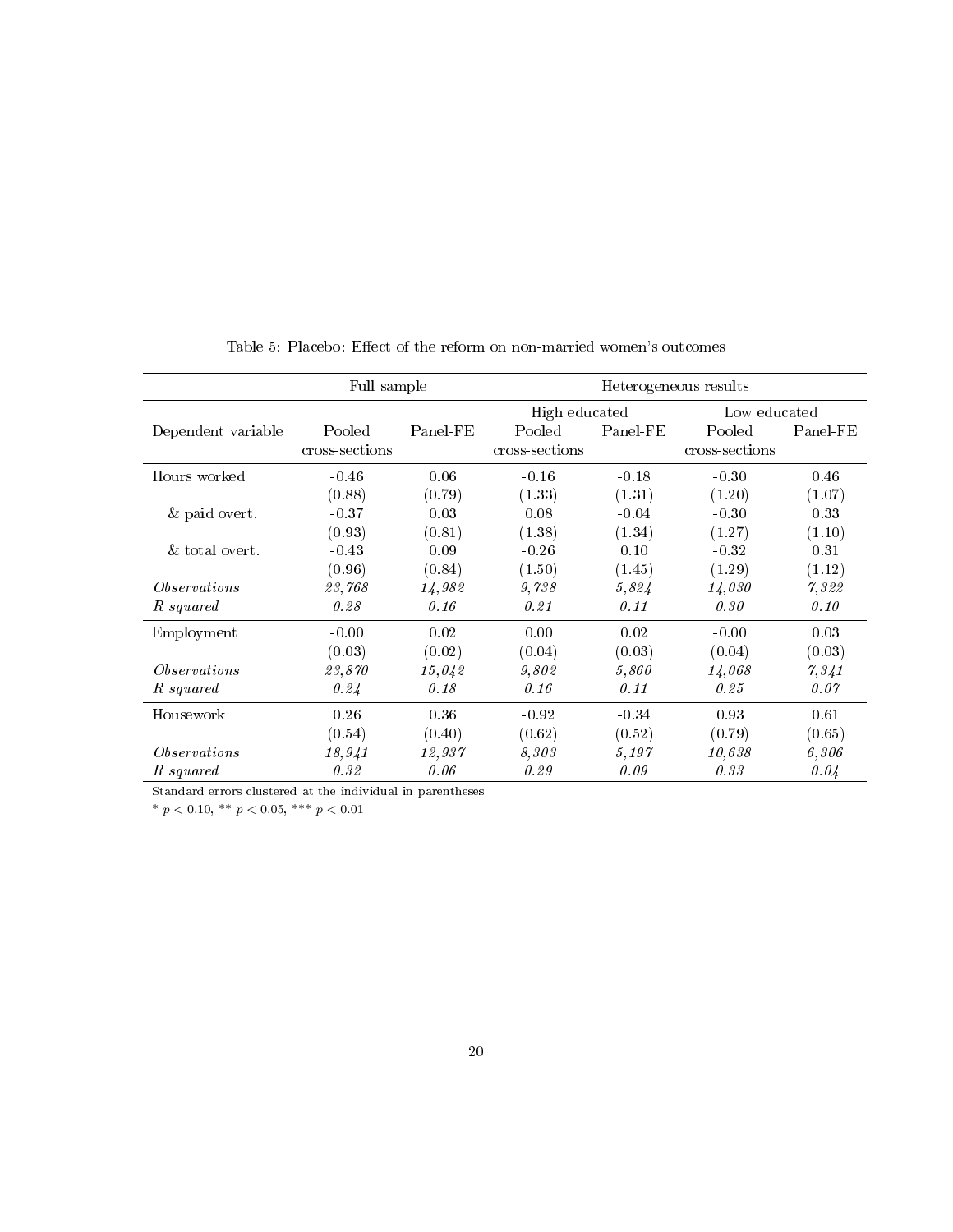## A Appendix

#### A.1 Variables definition

Hours worked are imputed to 0 for non-working people.

To define the level of education, several variables are available in BHPS. We used  $qfedhi$  (the highest level of eduction attained), imputing values from other variables (ISCED or qfachi) when qfedhi is missing and they are not.

The geographical level is available as Metropolitan area  $({region})$  or as Government Office Region  $(region2)$ . We use the first one, which is more detailed, imputing information available for region2 when *region* is missing.

#### <span id="page-21-0"></span>A.2 Additional tables

Table A.1: Impact of the reform on married women's outcomes, excluding boost sample

| Dependent variable                   | Pooled cross-sections | Panel-FE |
|--------------------------------------|-----------------------|----------|
| Hours worked                         | $-4.43***$            | $-1.89*$ |
|                                      | (1.30)                | (1.04)   |
| Hours workes included paid overtime  | $-4.37***$            | $-1.86*$ |
|                                      | (1.33)                | (1.06)   |
| Hours workes included total overtime | $-4.94***$            | $-2.04*$ |
|                                      | (1.40)                | (1.13)   |
| <i>Observations</i>                  | 14,794                | 12,624   |
| R squared                            | 0.23                  | 0.13     |
| Employment                           | $-0.09***$            | $-0.01$  |
|                                      | (0.03)                | (0.03)   |
| Observations                         | 14864                 | 12674    |
| R squared                            | 0.17                  | 0.08     |
| Houseworks                           | 0.47                  | 0.02     |
|                                      | (0.91)                | (0.81)   |
| <i>Observations</i>                  | 12,481                | 11,091   |
| R squared                            | 0.18                  | 0.06     |
| Controls:                            |                       |          |
| Demographic controls                 | X                     | X        |
| Spouses controls                     | X                     | X        |
| Time FE                              | X                     | X        |
| Region FE                            | Х                     | X        |
| Individual FE                        |                       | Х        |